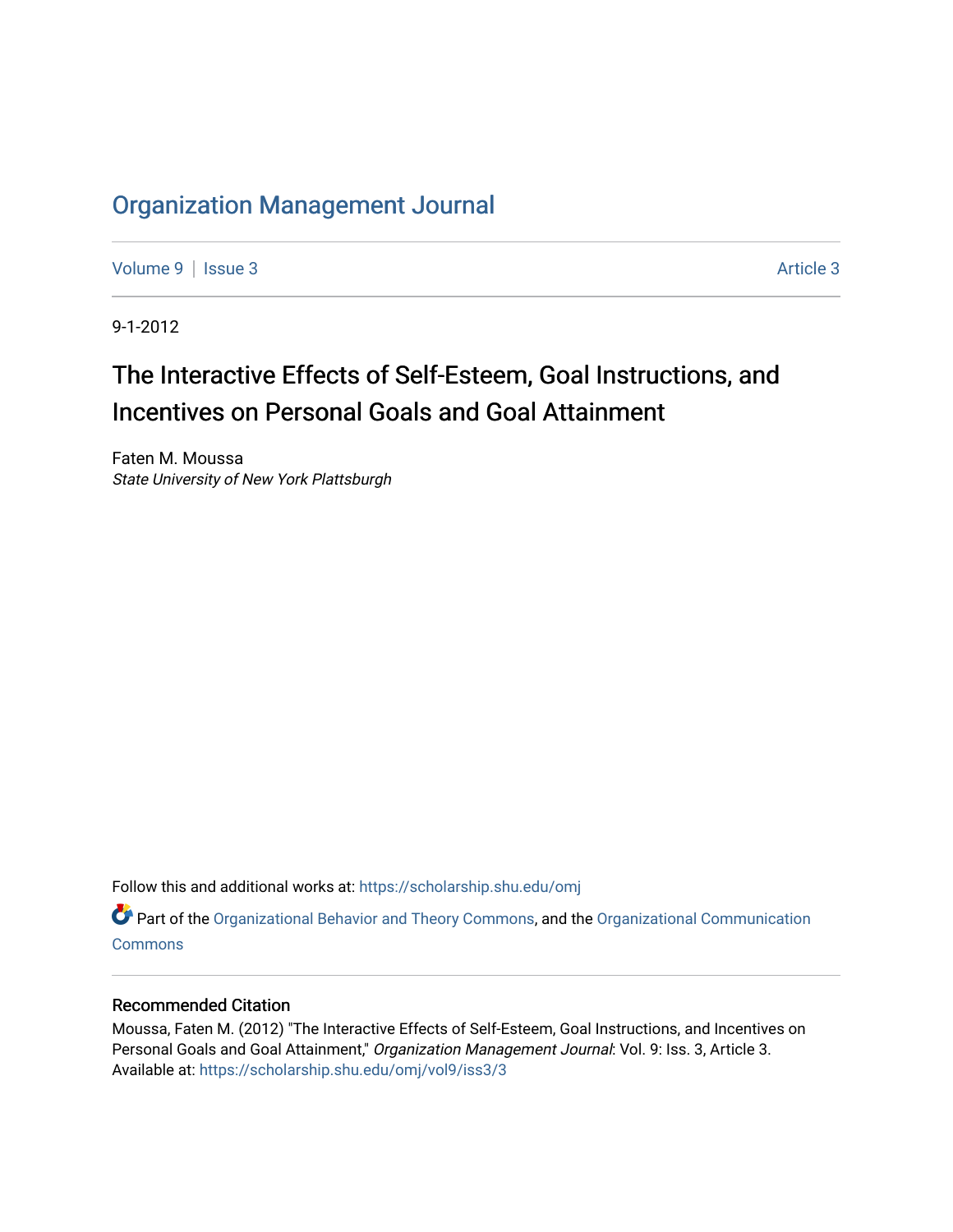

# **The Interactive Effects of Self-Esteem, Goal Instructions, and Incentives on Personal Goals and Goal Attainment**

**Faten M. Moussa1**

<sup>1</sup>*Department of Management, School of Business and Economics, State University of New York Plattsburgh, Plattsburgh, New York, USA*

**An individual's personal goal is one of the strongest motivators, yet its determinants and processes are not well understood, especially those dealing with person–situation interaction. This research examines the interactive effects of monetary incentive types, self-set goal level instructions, and self-esteem on personal goals and goal attainment. A laboratory research study with a sample of 300 students found a statistically significant three-way interaction among monetary incentive types (pay for performance [piece rate], pay for goal attainment [GA-bonus], and pay for participation [hourly flat rate]), self-set goal level instructions (an instruction to set hard, easy, any, and no goals), and self-esteem in influencing personal goals and goal attainment. The highest level of personal goals (and the lowest level of goal attainment) was achieved by high-self-esteem participants who were paid for performance and instructed to set hard goals. This research shows that person–situation interaction is the most promising in understanding personal goals and their determinants.** *Organization Management Journal***, 9: 148–169, 2012. doi: 10.1080/15416518.2012.708850**

**Keywords** person–situation interaction; self-esteem; monetary incentives; personal goals; goal commitment

Locke's goal theory (see Locke & Latham, 1990, 2002) has focused extensively on assigned goals and performance, rather than on the determinants of self-set goals. While in the last decade much research has been done on self-set goals, considerably more research is needed, given the central role that personal goals play in motivation, goal setting, and life in general. Such a central role is emphasized by "popular theories of self-regulation [that] focus on personal goals ... as the most direct determinant of behavior" (Wright & Kacmar, 1995, p. 265). Locke and Latham point out that whether the goal is assigned or participatively set, an individual may have a goal in mind that is different. They further argue that "even under assigned goals, there is an individual choice process involved. ... Thus it is important to discover the factors that determine what goals the individual will choose when allowed free choice" (1990, p. 109).

Level of aspiration and contemporary goal-setting research show that monetary incentives, self-esteem, and high expectations placed on the individual by significant others (such as instructing the individual to set hard goals), among other factors, influence an individual's goals. However, the interactive effect among these variables on personal goals and goal attainment has never been examined before. Erez (2005) calls for research that examines the effects of person–situation interaction on goal choice and goal attainment.

Studying the interactive effect of self-esteem, monetary incentive types, and self-set goal level instructions on personal goals and goal attainment is promising for theoretical and practical reasons. Theoretically, behavior, in general, and personal goals, in particular, are a function of a complex interaction between the individual and his/her environment (Bandura, 1986; Latham & Pinder, 2005; Lewin, 1935: Lewin et al., 1944; Vroom, 1964; Weiss & Adler, 1984). In addition, "traits do not work in isolation from other factors" (Baum, Locke, & Smith, 2001, p. 292). In this regard, researchers (e.g., Brockner, 1988) have emphasized the importance of integrating selfesteem with other theoretically relevant situational variables to better understand its effects. Moreover, although much research has been done on self-esteem, the relationship between selfesteem and monetary incentives is one of the least understood and is rarely examined. Accordingly, the interaction among self-esteem, incentive types, and goal instructions may clarify the confusion surrounding self-esteem's responsiveness to the effects of monetary incentives.

Such confusion arises from the fact that some researchers (e.g., Terborg, Richardson, & Pritchard, 1980) argue that highself-esteem individuals (HSEs) will perform well under contingent and noncontingent rewards due to their personality disposition to behave effectively (i.e., monetary incentives may have no or little effect on HSEs), whereas other researchers (e.g., Korman, 1970; Lawler, 1970) argue that HSEs should be responsive to the effects of contingent rewards to the

This research was supported by grant 067324-07 from the State University of New York.

Address correspondence to Faten M. Moussa, SUNY Plattsburgh, 101 Broad St., Plattsburgh, NY 12901, USA. E-mail: moussafm@ plattsburgh.edu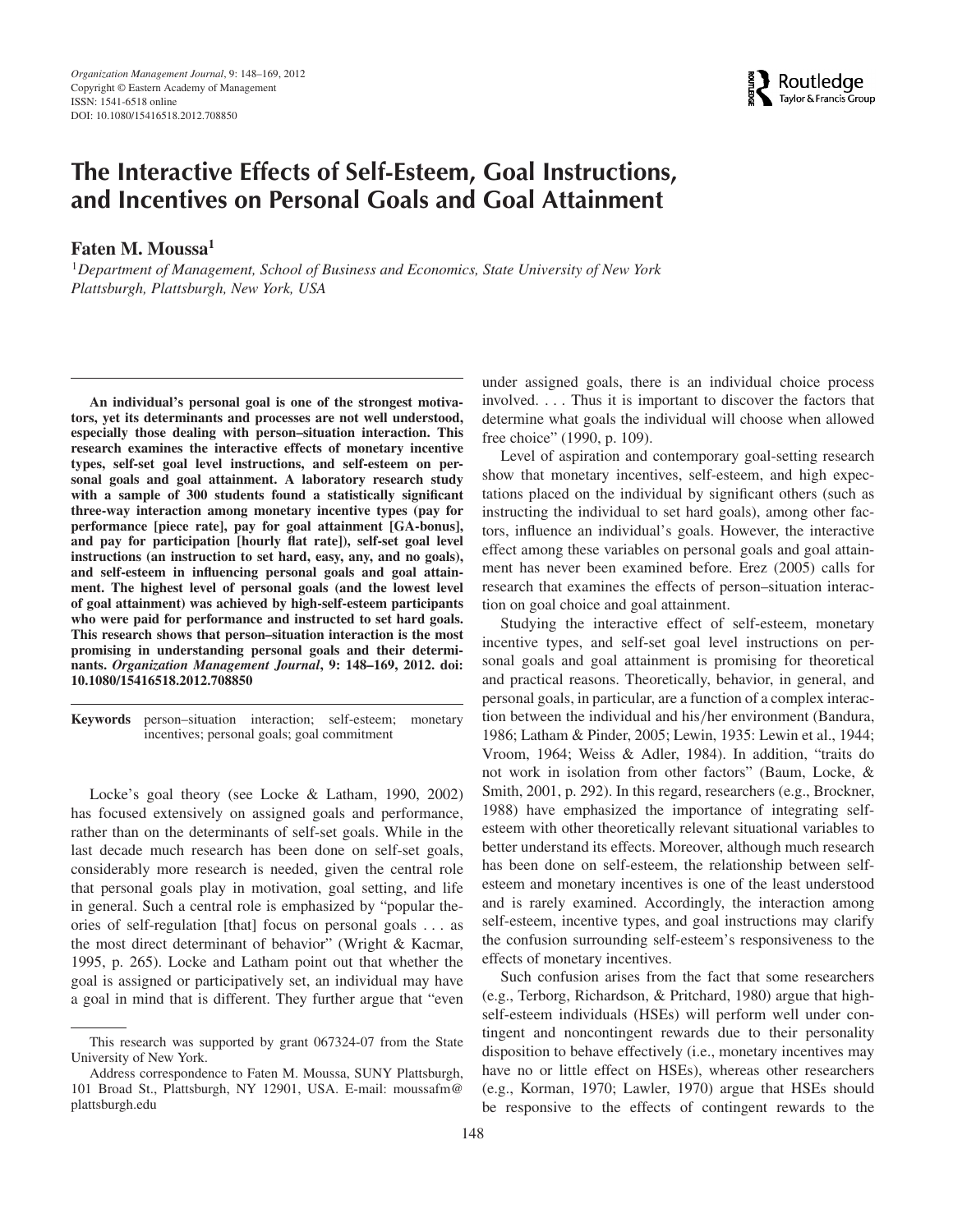extent that such rewards result in more favorable self-evaluation and desirable results for high performance. Terborg et al. (1980), however, found no empirical support for their argument. Accordingly, additional research is needed, especially since the preceding arguments by Korman and Lawler suggest that self-esteem responsiveness to the effects of monetary incentives may depend on the effectiveness of the monetary incentive system.

The review of the literature shows that the effectiveness of the monetary incentive system depends on "goal difficulty level" and "monetary incentive types" (see Lee, Locke, & Phan, 1997; Mowen, Middlemist, & Luther, 1981), such that incentives would not be effective unless the individual set a difficult goal and such goals would lead to a higher level of performance under the pay-for-performance system than under the pay-for-goal-attainment (GA-bonus) and pay-for-participation (the hourly flat rate) systems. Therefore, HSEs would be more responsive to monetary incentives to the extent that managers apply pay for performance and instruct these individuals to set hard goals.

Practically, personal goals are important to employees in order to appraise themselves through the achievement of these goals. Himmelweit (1947, p. 41) points out that "knowledge of the goal a person sets himself is important for the true appraisal of the efficacy of his behaviour and for the understanding of his reaction to environmental stress." Similarly, personal goals are important to management and organizations. This is because it is strongly believed that personal goals influence behavior (Kanfer, 1987; Locke & Latham, 1990), and, accordingly, managers can expect high job performance from employees who set hard goals (Campbell, 1982). On the macro level, Baum and Locke (2004) found that a chief executive officer (CEO) average annual sales growth has a direct effect on venture growth. In addition, it is often argued that the goals of an individual are not always the same as those of the organization (Austin, 1989). Therefore, instructing subordinates to set hard goals for themselves is especially important in order for managers to align the interests of their employees with those of the organization. Self-set hard goal instruction causes employees not only to set high personal goals but also to increase their commitment to the goal (since employees should be committed to the goals they set for themselves; see Locke & Latham, 1990), which, in turn, enhances goal attainment and performance. Self-set hard goal instruction could be an effective managerial tool in participative decision-making programs such as management by objectives.

Furthermore, monetary incentives have been an important tool that managers have utilized to motivate their employees. However, there is much confusion surrounding incentives' effectiveness in the workplace since they do not always generate a high response from workers. Research, however, shows that the boundary conditions under which monetary incentives operate are important. According to Locke, Bryan, and Kendall

(1968), monetary incentive plans do not work automatically by themselves and do not operate in a vacuum. The integration of self-set goal level instructions and self-esteem with monetary incentives is crucial in order for managers to guarantee that such a system is producing the desired influence. Moreover, such integration should be valuable to managers and organizations because it deals with a complex model of motivation and this model fits well with the increasing complexity of organizational reality, the diversity of the workplace, and the pressure over managers and organizations today to do well. Such integration with its complex set of variables may contribute more to organizational success than does each variable individually. Recent research has shown that "individual, organizational, and environmental research domains predict venture growth better when the web of complex indirect relationships among them is included than when only multiple simultaneous direct effects are studied" (Baum et al., 2001, p. 299). Baum and Locke (2004) show that entrepreneurial traits and situationally specific motivation such as goals and self-efficacy are related to subsequent venture growth. In addition, organizational life is filled with demands that managers place upon their subordinates to fulfill. Therefore, managers should understand the determinants of personal goals and how such determinants interact to influence employees' behavior in order for managers to help their employees set goals that are challenging, attainable, and rewarding.

The objectives of this research, therefore, are twofold: (a) to examine the interactive effects of monetary incentive types, that is, straight piece rate, hourly flat rate, and differential piece rate with goal attainment step bonus (GA-bonus), self-set goal level instructions (hard, easy, any, & no goal instructions), and self-esteem on personal goals and goal attainment; and (b) to investigate the mediating role of personal goals, self-efficacy (a person's belief about performing a task; see Bandura, 1986), and goal commitment (a determination to try for a goal; see Locke, Latham, & Erez, 1988) on the effects of this interaction on performance.

Figure 1 shows the expected relationships among the research variables. Personal goals are defined in the present research to refer to an individual's future performance intention. Goals are desired objects and do not necessarily cause the individual to act unless he/she intends to do so (Locke & Latham, 1990). Goal intention is a powerful predictor of action (Bandura, 1986; Locke, 1968) and is equivalent to personal goals because it includes the component of intent (Tubbs & Ekeberg, 1991), which makes personal goals the strongest motivator (Wright & Kacmar, 1995). In addition, goal intention terminates thinking about alternative goals (competing goals) and it ties the person to the desired goals so that he/she is committed to act upon them (Dholakia & Bagozzi, 2003). Several researchers (e.g., Frank, 1938; Gardner, 1940; Himmelweit, 1947) asked participants to report their "intended goals" instead of simply asking them to set their goals.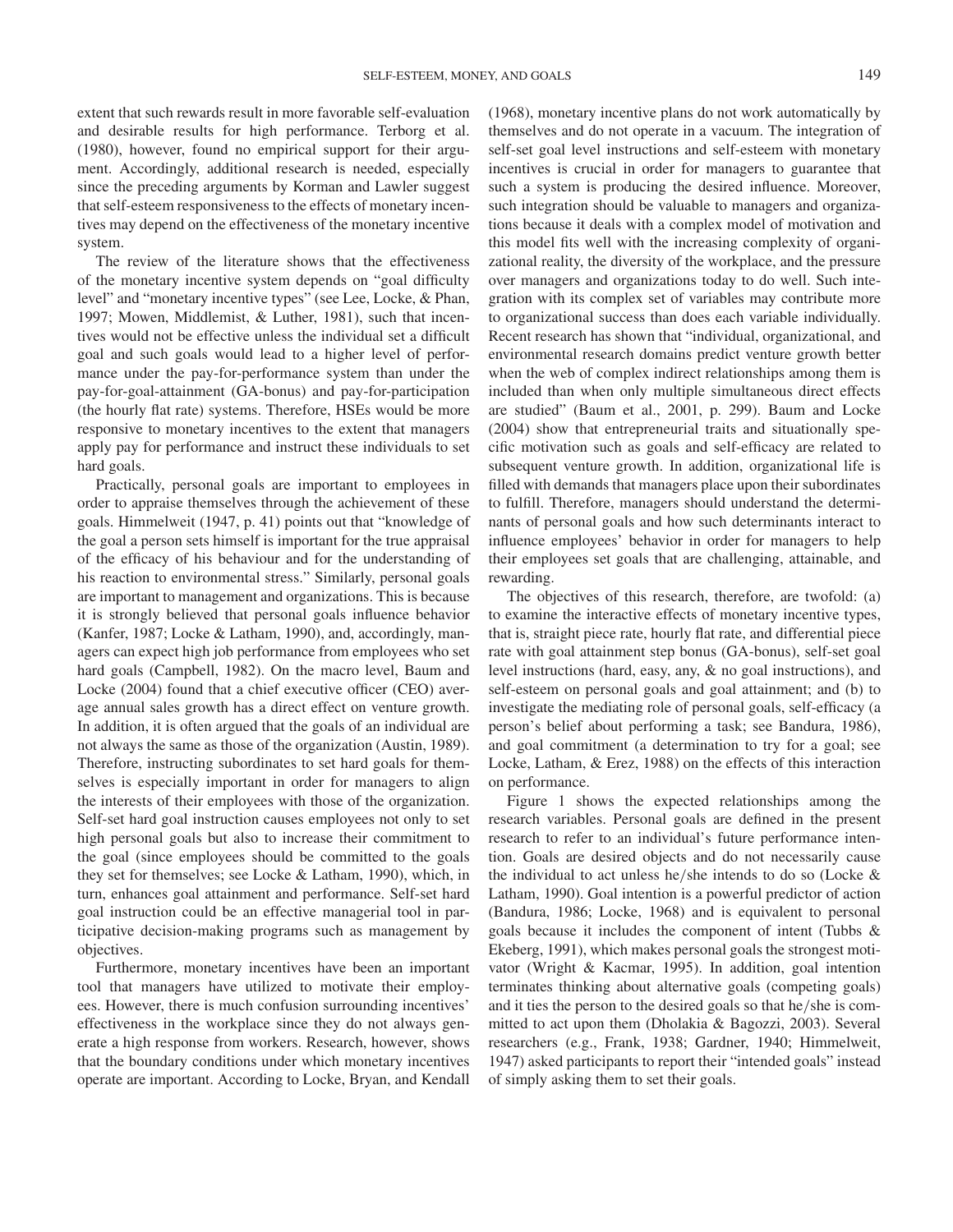

FIG. 1. Relationships among the research variables.

# **HYPOTHESES**

# **Situational Influences on Personal Goals: Self-Set Goal Level Instructions and Monetary Incentive Types**

Based on the goal theory that asserts that hard goals produce a higher level of performance than easy goals or "do your best goals" (Locke & Latham, 1990, 2002), the present research hypothesizes that instruction to set hard goals causes individuals to set higher goals and to have higher goal attainment and performance than instruction to set easy or any goals. High demands placed on individuals by significant others arouse normative expectations and communicate to them the expected high level of performance (Locke & Latham, 2002), which cause them to set higher goals than the goals that they would have normally set without such instruction. Instruction to set any goal is expected to cause individuals to set, in general, average goals since most individuals would set neither very high goals nor very low goals.

Several studies found that requests by an authority figure to set hard goals (Andrews & Farris, 1972; Forward & Zander, 1971; Harkins and Lowe, 2000; Strang, 1981) and instructions to set arbitrary and unreasonably high anchors (Hinsz, Kalnbach, & Lorentz, 1997) cause participants to choose significantly hard goals.

The present research also hypothesizes that the combination of self-set goal level instruction and monetary incentives should produce better results than either one alone (see Lee, 1988). Monetary incentives increase goal level, goal commitment, performance, self regulation (Condly, Clark, & Stolovitch, 2003; Jenkins, Gupta, Mitra, & Shaw, 1998; Locke & Latham, 1990,

2002), valences of job performance (see Vroom, 1964), and attractiveness of goal attainment (Hollenbeck & Klein, 1987).

However, the effect of incentives on personal goals and performance may differ depending on the type of incentive (i.e., pay for performance, pay for goal attainment [GA-bonus], and pay for participation [hourly flat rate]) offered by the organization. Researchers argue that tying monetary rewards to goal attainment causes the individual to set lower goals (Locke & Latham, 1984; Wood, Atkins, & Bright, 1999; Wright, 1989; Wright & Kacmar, 1995) and to perform worse (Lee et al., 1997; Mowen et al., 1981) than tying rewards to either performance or participation. Accordingly, the present research hypothesizes that individuals should set higher goals and have higher goal attainment under the piece-rate plans than under the GA-bonus and hourly flat-rate plans. This is because goals give direction and cause people to focus attention toward goal-relevant activities (Locke, 2004; Locke & Latham, 2002). Such focused attention, however, would be different under various monetary incentive plans because such plans have different monetary values for setting and achieving personal goals such that under the piece-rate plans, each unit produced is rewarded with no punishment for not achieving personal goals, causing individuals to focus their attention on "goal level" and to set the highest level of personal goals to maximize the effects of incentives. Under the GA-bonus plans, by contrast, individuals will be punished for failure to reach their personal goals, causing them to focus their attention on "goal attainment" and to set the lowest level of personal goals to avoid losing the bonus. Under the hourly plans, individuals receive a flat fee for their participation, and, accordingly, there are neither rewards for achieving,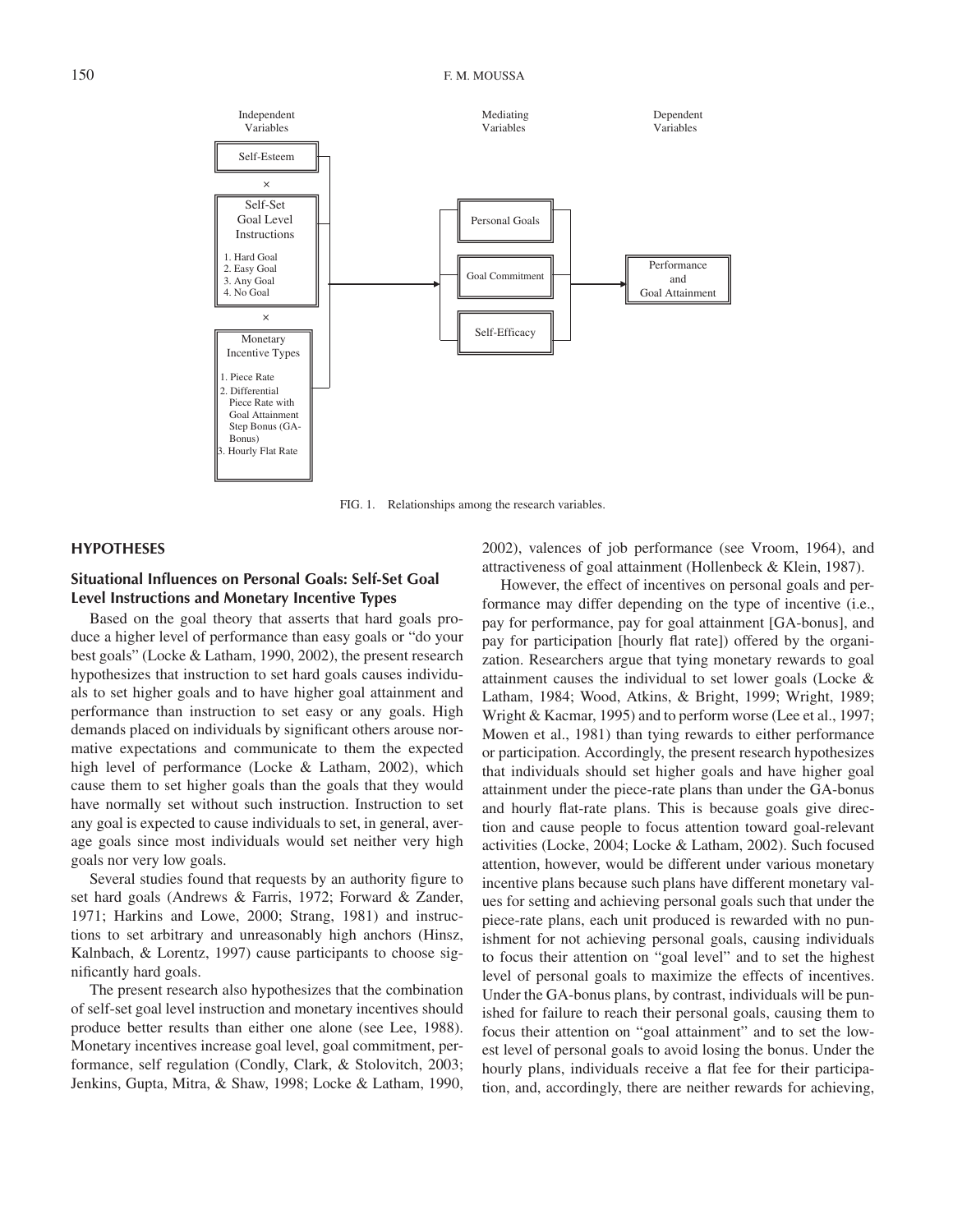nor punishments for not achieving, their personal goals, causing them to set goals that are somewhat higher than those goals set by individuals working under the GA-bonus plans (since the latter have the most to lose).

Based on the preceding arguments, the present research hypothesizes that monetary incentive types should interact with self-set goal level instructions such that under the three incentive types, the self-set hard goal instruction would lead to higher personal goals and higher goal attainment than the self-set easy and any goal instructions (due to the goal level effects); however, the strength of the differences in personal goals and goal attainment across self-set goal level instructions would vary as a function of monetary incentive types. That is, under the piecerate plans, the self-set hard goal instruction will result in the highest level of personal goals and goal attainment as compared to the easy and any goal instructions, whereas under the GA-bonus and hourly plans, the self-set hard goal instruction would result in somewhat higher personal goals and goal attainment than the self-set easy and any goal instructions. However, such interaction should vary as a function of an individual's perception of his/her self-worth.

#### **Personality Characteristics: Self-Esteem**

An individual's perception of self-worth is crucial to the full understanding of his/her level of aspiration (i.e., personal future performance goals) and its attainment (see, Lewin et al., 1944). However, linking personality characteristics to goal-setting behavior has produced inconsistent and conflicting results (Locke & Latham, 1990, 2002; Locke, Shaw, Saari, & Latham, 1981; Weiss & Adler, 1984). This is partially because the research design that tested personality variables was based on assigned goals rather than on self-set goals, which masked the personality effects by making situational demands stronger (Locke et al., 1981; Weiss & Adler, 1984). Although in the last two decades much research has been done on goal setting and personality, additional research is needed since less is known about the role of personality regarding the choice of difficult goals and persistence (Kanfer & Heggestad, 1997).

Locke et al. (1981) and level-of-aspiration research assert that self-esteem is one of the most important personality characteristics that influence an individual's choice of his/her personal goal. Self-esteem is defined as "a positive or negative attitude toward a particular object, namely, the self" (Rosenberg, 1968, p. 5). HSEs consider themselves worthy, while low-self-esteem individuals (LSEs) consider themselves unworthy (Rosenberg, 1968).

Korman's (1970) self-consistency theory predicts that people behave in a manner consistent with their self-image. In addition, Hall's (1971) psychological success model and Hall and Foster (1977) assert that the generalized self-confidence of HSEs will cause them to set harder goals and have higher goal attainment and performance than low self-esteem individuals (LSEs). More recent research shows that HSEs are more likely to set higher goals (Levy & Baumgardner, 1991; Pilegge & Holtz, 1997),

accept and try for challenging goals (Tharenou & Harker, 1984), and are high achievers and more resilient when confronted with hardship (Gardner & Pierce, 1998) than LSEs.

While it is theoretically established that self-esteem should positively influence personal goals, research results found no support for the interactive effects of self-esteem and goal difficulty on personal goals and performance (see Martin & Murberger, 1994; Tang & Reynolds, 1993), as well as the main effect of self-esteem on the choice of difficult goals (e.g., Hollenbeck & Brief, 1987), personal goals, and performance (e.g., Kalnback & Hinsz, 1999).

Similarly, the relationship between monetary incentives and self-esteem on performance is not clear and inconclusive, partially because of the paucity of research in this area. Prior research (i.e., Hechler and Wiener, 1974; Terborg et al., 1980) argues that HSEs will not be responsive to the effects of contingent rewards because of their personality disposition to behave effectively, while LSEs will because they need the money to do well. However, Hechler and Wiener (1974) found mixed support for the interaction of self-esteem and expected pay level, and Terborg et al. (1980) found no evidence of the interaction between pay and self-esteem for effort, quantity and quality of performance. Additional research is needed because it is difficult to believe that HSEs will be indifferent to the effects of money. Monetary incentives can satisfy intrinsic and extrinsic needs, especially since, according to Korman (1970), the HSE is a need-satisfying individual. Researchers (i.e., Korman, 1970; Lawler, 1970) argue that HSEs would be responsive to incentives to the extent that a monetary incentive system provides desirable rewards for high performance (see Korman, 1970; Lawler, 1970). Since Lee et al. (1997) and Mowen et al. (1981) argue that the combination of assigned hard goals and pay for performance (piece-rate system) will lead to desirable rewards, the present research hypothesizes that the highest level of personal goals, goal attainment, and performance should occur for HSEs who are instructed to set hard goals and are offered pay for performance.

# **The Interactive Effects of Self-Set Goal Level Instructions, Monetary Incentive Types, and Self-Esteem on Personal Goals and Goal Attainment**

According to Keppel (1982), a significant three-way interaction is present when the interactive effect between two of the independent variables, on the dependent variable, is not the same at different levels of the third independent variable.

Accordingly, the interactive effects of monetary incentive types and self-set goal instructions explained earlier will be different at various levels of self-esteem such that under the *piece-rate plans* (that pay for performance with no punishment for not reaching one's goal), HSEs are expected to have the highest level (while LSEs are expected to have a somewhat higher level) of personal goals and goal attainment in the hard goal instruction as compared to the easy and any goal instructions, due to the personality disposition of HSEs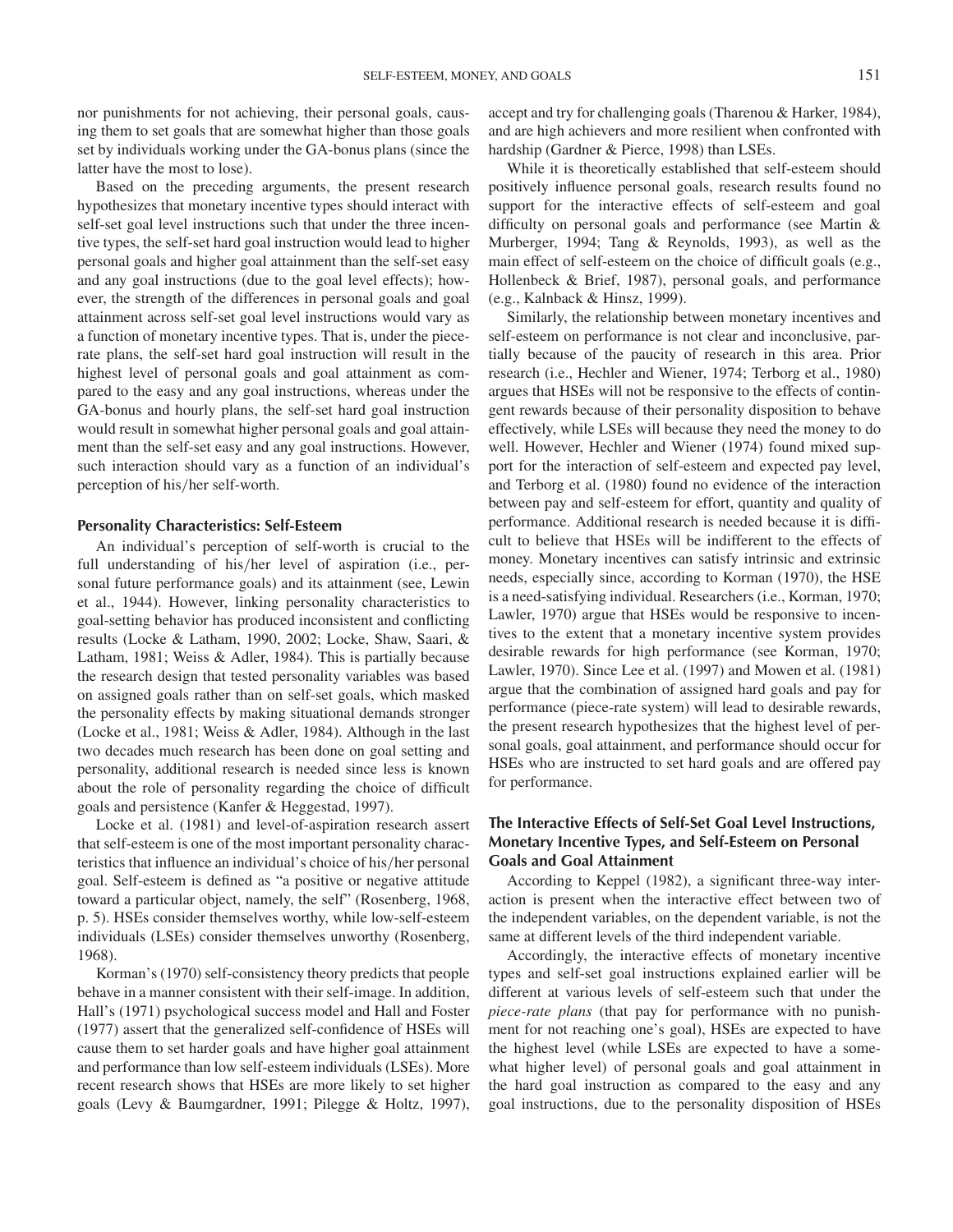to behave effectively (see Hall, 1972; Korman, 1970) and the fact that HSEs evaluate their self-worth not only by exceeding their personal standard of excellence but also by exceeding the social standard of excellence within their environment (see Frank, 1935).

Although LSEs are predisposed to behave in an ineffective manner, the incentives provided by the piece-rate plans will give them a motivational reason to somewhat increase their personal goals and goal attainment in the hard goal instruction as compared to the easy and any goal instructions in order to obtain the money.

However, under the *GA-bonus plans* (where participants will be punished if their personal goals are not achieved) and the *hourly plans* (where participants receive neither rewards nor punishment for achieving or not achieving their personal goals, respectively), HSEs will function *somewhat* effectively by setting *somewhat* higher goals and having *somewhat* higher goal attainment under the hard goal instruction than under the easy and any goal instructions. This may be attributed to intrinsic rewards that are associated with task performance (see Hechler & Winner, 1974; Judge, Bono, & Locke, 2005; Locke et al., 1981; Terborg et al., 1980; Yukl & Latham, 1978). Judge et al. (2005, p. 1) found that "individuals with positive self-regard were more likely to pursue goals for intrinsic and identified (value congruent) reasons." However, LSEs will show no significant differences in personal goals and goal attainment among the self-set goal level instructions. In other words, there are both personality and situational (goal-setting) reasons for HSEs to function *somewhat* effectively under the GA-bonus and hourly plans, while LSEs have neither the personality nor the situational reasons to do well.

- Hypothesis 1: A three-way interaction among monetary incentive types, self-esteem, and self-set goal level instructions in influencing personal goals and goal attainment is expected such that:
	- (A) Under the *piece-rate plans*, for HSEs, the self-set hard goal instruction will result in the *highest level*

of personal goals and goal attainment as compared to the self-set easy and self-set any goal instructions, respectively, whereas for LSEs, the self-set hard goal instruction will result in a somewhat *higher level* of personal goals and goal attainment than the self-set easy and self-set any goal instructions, respectively.

(B) Under the *GA-bonus and the hourly plans*, for HSE, the self-set hard goal instruction will result in a somewhat *higher level* of personal goals and goal attainment than the self-set easy and self-set any goal instructions, respectively, whereas for LSEs there will be *no significant differences* in personal goals and goal attainment among self-set hard, self-set easy, and self-set any goal instructions.

Figure 2 shows a diagram of these three-way interactions.

# **The Mediating Effects of Personal Goals, Self-Efficacy, and Goal Commitment on the Independent Variables–Performance Relationship**

Locke's (2001) motivational hub model asserted that personal goals, goal commitment, and self-efficacy should mediate the effects of personality and situational variables on performance. Self-efficacy is defined as task-specific selfconfidence—that is, an individual believes that he/she can perform the task (Bandura, 1997). Lee et al. (1997) found that personal goals and self-efficacy mediated the interactive effects of assigned difficult goals and incentives types on performance. Baum and Locke (2004) found that self-efficacy and goals had direct effects on venture growth and that these variables mediated the effects of entrepreneurial traits on subsequent growth. However, a review of the literature reveals that the process by which monetary incentives influence performance is not clear and the research evidence is mixed (Locke, 2001). For example, while several studies (i.e., Lee et al., 1997; Wright, 1989) found that personal goals and self-efficacy mediate the effects of incentives on performance, other studies have shown mixed results (see Lee et al., 1997; Locke, 2001; Locke & Latham,



FIG. 2. The hypothesized three-way interaction among self-esteem, goal instructions, and incentive types on personal goals (performance intention).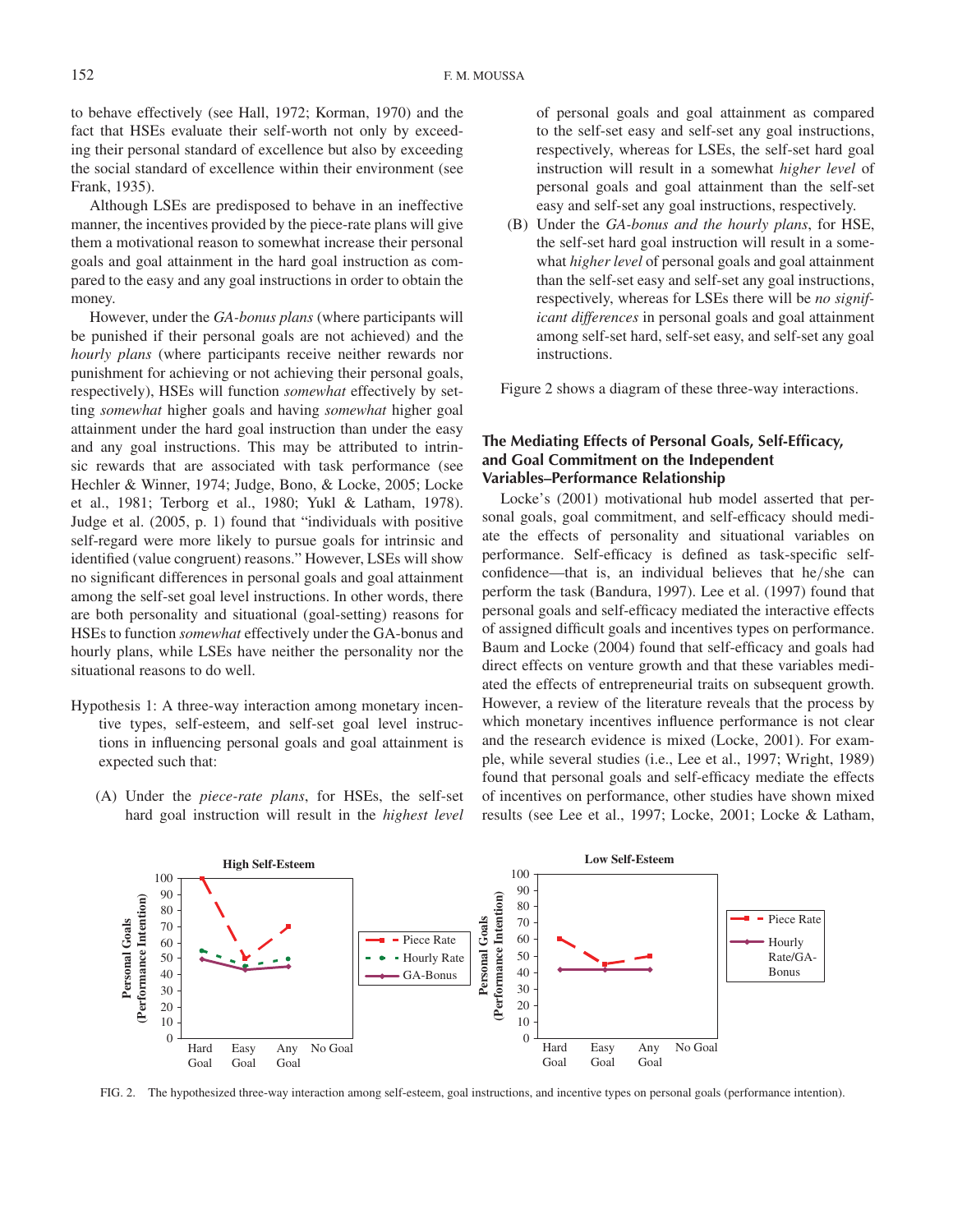2002; Riedel, Nebeker, & Cooper, 1988; Wood et al., 1999; Wright, 1989; Wright & Kacmar, 1995; Yukl & Latham, 1978). Similarly, although personality factors are related to motivation and performance (through self-regulatory mechanisms such as goal level and goal commitment; see Baum & Locke, 2004; Erez & Judge, 2001), Lee, Sheldon, and Turban (2003) point out that the process by which personality influences behavior is not yet clear. Part of the problem is due to researchers using a deficient measurement of goal commitment, a small amount of incentives, and poor experimental design (Locke, 2001), all of which the present research has overcome.

The present research argues that personal goals, self-efficacy, and goal commitment should mediate the interactive effect of self-esteem, goal instructions, and monetary incentive type on performance such that the combination of hard goal instruction, piece-rate plans, and high self-esteem should result in the highest level of personal goals, self-efficacy, and goal commitment, which, in turn, leads to the highest level of performance.

Instruction to set hard goals arouses normative expectation and causes an individual to set high goals and have high goal commitment (see Lee et al., 1997; Locke et al., 1988). Self-set goals imply volition, which, in turn, increases goal commitment (Hollenbeck & Klein, 1987). In addition, instruction to set challenging goals can also raise an individual's self-efficacy because such instruction is an expression of confidence in his/her ability to perform effectively (see Locke & Latham, 2002). Similarly, monetary incentives should increase goal commitment because they increase the attractiveness of goal attainment, which, in turn, increases performance (see Hollenbeck & Klein, 1987), especially under the pay for performance and self-set hard goal instruction that should result in high payoffs. Monetary incentives should also increase self-efficacy because receiving incentives for high personal goals and performance implies task success and high competency (see Stajkovic & Luthans, 2001) and increases performance through better task strategies that are needed to achieve those high goals (see Lee et al., 1997; Wright & Kacmar, 1995). Bandura (1986) argues that monetary incentives (pay for performance) will not be effective unless an individual is able to perform the task effectively in order to receive the incentives.

In addition, HSEs are expected to have high personal goals and goal commitment (see Hall, 1971). Because HSEs have high self-confidence, they probably have high expectancy of achieving hard goals, which leads to high goal commitment and performance (Hollenbeck & Klein, 1987). Moreover, HSEs are expected to have higher self-efficacy than LSEs, which is consistent with Gardner and Pierce's (1998) argument that self-esteem should positively be related to self-efficacy.

Hypothesis 2: Personal goals, self-efficacy, and goal commitment would mediate the interactive effects of the independent variables (self-esteem, monetary incentive types, and self-set goal level instructions) on performance.

## **METHODS**

#### **Experimental Design**

A 4  $\times$  3  $\times$  2 (self-set goal level instructions [hard, easy, any, no goal]  $\times$  monetary incentives types [piece rate, hourly,  $GA$ -bonus]  $\times$  self-esteem [high, low]), between-group factorial design was used. This design incorporates two performance sessions (the practice trial and the experimental trial) that lasted 20 minutes each. A 20-minute trial is typical in goal-setting research (e.g., Hinsz et al., 1997; Wright, 1989).

#### **Sample and Task**

Participants were undergraduate college students who were hired, through an advertisement placed in their college newspaper, to perform part-time, paid clerical work for a period of 2 hours. The actual sample size is 300 participants. This size was determined by using Cohen's (1988) methods with average effect size. This sample size has a statistical power of .93 for the  $3 \times 3 \times 2$  interaction (omitting the no goal condition), and .89 for the 4  $\times$  3  $\times$  2 interaction. The experiment consisted of a coding task. Each participant was given several questionnaires. Each questionnaire was composed of 100 questions already answered by the experimenter beforehand. Participants were asked to code the answer to each question on this questionnaire to a corresponding number on an IBM scantron sheet. Riedel et al. (1988) used a similar coding task.

#### **Pretest**

The pretest data (based on 36 participants) indicated that in a 20-minute trial, the average performance was 400 answers correctly coded and the minimum and maximum amount of performance ranged from 300 to 1,100 correctly coded answers, respectively.

# **Manipulations and Measurements of the Research Variables**

*Monetary incentive types.* Participants received \$0.015 for each answer correctly coded (pay for performance) under the piece-rate plans. By contrast, participants working under the GA-bonus plans were paid for goal attainment as follows: participants received \$0.0075 for each answer correctly coded below the attainment of their personal goals, a step bonus of \$3.00 when they achieved their personal goals, and \$0.015 for each answer correctly coded beyond the attainment of their personal goals. Under the hourly plans, participants received \$6.00 for their participation, regardless of their performance. When participants performed at an average level in the three payment conditions, they received the same pay as if they achieved 400 correctly coded answers (average performance). Participants then received identical pay of \$6.00 under each pay condition (piece rate  $[400 \times $0.015 =$ \$6.00], hourly [\$6.00 for participation], and GA-bonus plans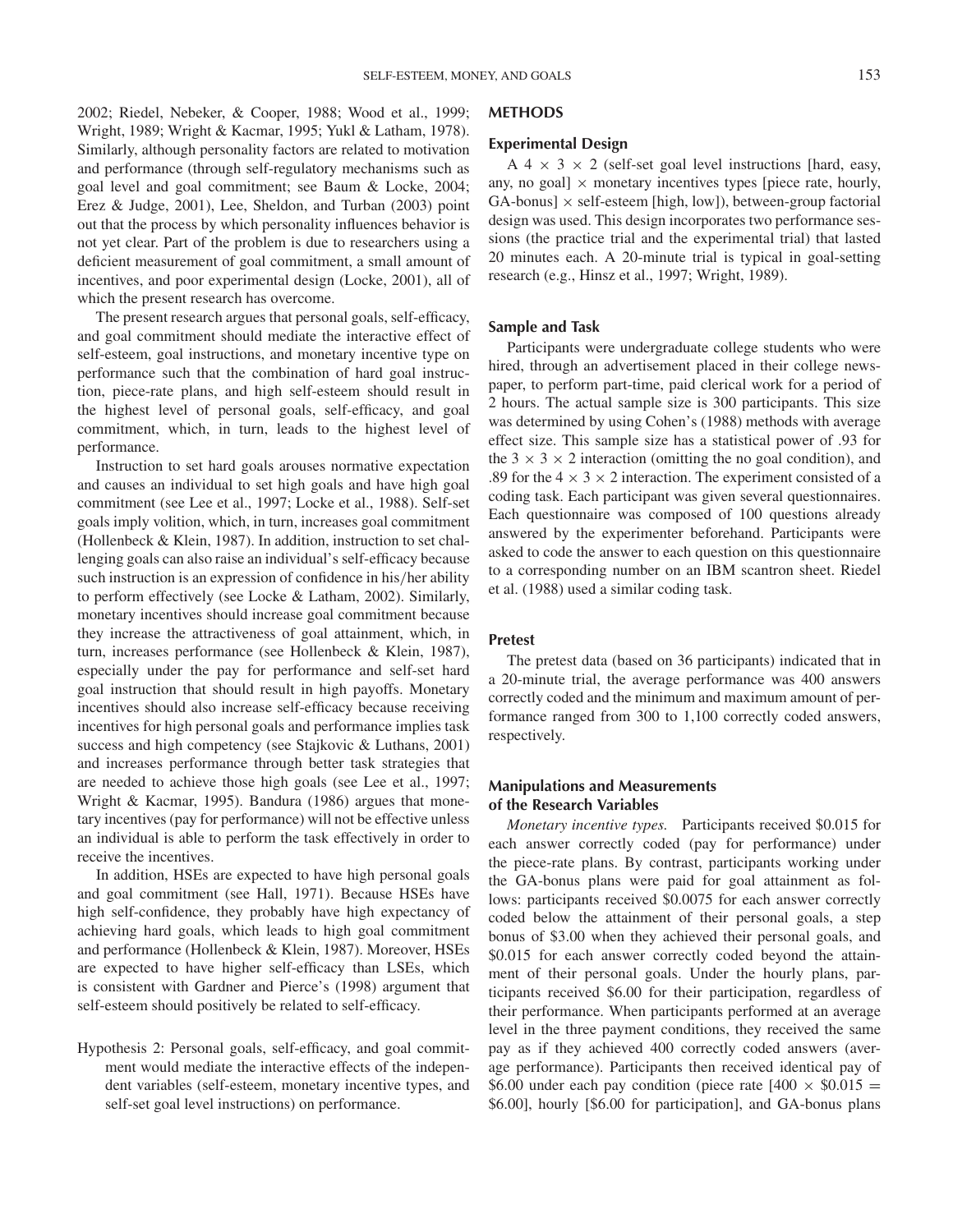$[400 \times $0.0075 = $3.00 + $3.00$  step bonus for reaching personal goals  $=$  \$6.00]). In the no-goal condition, a differential piece rate with a step bonus was applied. Under this type, participants received \$0.0075 for each answer correctly coded below the average performance (400 answers correctly coded), a step bonus of \$3.00 when they achieve this average performance, and \$0.015 for each answer correctly coded beyond the attainment of their average performance  $(400 \times $0.0075 = $3.00 +$ \$3.00 step bonus for reaching average performance  $=$  \$6.00).

*Self-set goal level instructions.* In the self-set hard goal instruction, participants were told that the experimenter had an approaching deadline to finish coding the questionnaires, and that the participants should set difficult goals for themselves, and work very hard to reach these goals. In the self-set easy goal instruction, participants were told to relax and set easy goals for themselves that could easily be reached. In the self-set any goal instruction, participants were told that they were free to set any goal that they would work to reach. In the no goal instruction, participants neither set nor received instructions about goals.

*Self-esteem.* Self-esteem was measured by the Rosenberg self-esteem inventory scale (Rosenberg, 1968). This inventory is a 10-item measure, consisting of a 4-point scale with answers ranging from *strongly agree* to *strongly disagree*. A reliability coefficient (test–retest) of .85 was reported by Robinson and Shaver (1973). In this study, the reliability coefficient is .83 (Cronbach's alpha). Self-esteem is treated in the regression analysis as a *continuous* variable. However, in order to explain the regression results, the data were plotted by taking the top and bottom third (ignoring the middle one-third) of the selfesteem scale. This resulted in 104 HSEs and 75 LSEs. This is very important because the measure of self-esteem is skewed, and therefore, using the mean or the midpoint is not appropriate (see Baumeister et al., 1989, 2003). Baumeister et al. (1989) examined the mean of self-esteem scales in 23 studies and found that such skewed distribution is a pattern and is a function of the self-esteem scale, in general, rather than of a specific scale, in particular. Several researchers have used the top and bottom third to determine HSEs and LSEs (see Martin & Murberger, 1994; Terborg et al., 1980).

*Personal goals (performance-goal intention).* Participants were asked to set their goals as a percent improvement in performance in the experimental trial above their performance in the practice trial (to prevent them from setting goals that are equal to or lower than their practice trial performance). Participants were completely free to choose the performance improvement that, in their own judgment, reflected the goal level (i.e., hard, easy, or any goal instructions) communicated to them. Participants were asked to indicate the number of answers that they intended to correctly code in the experimental trial. Based on the pretest results, participants were provided with the following levels of correctly coded answers to choose from: 300, 400, 500, 600, 700, 800, 900, 1000, and 1100.

*Performance.* Performance is the number of correctly coded answers in the second trial.

*Goal attainment.* Goal attainment is the difference between participants' performance in the second trial and their personal goals. A positive number means a participant is exceeding the goal, zero means he/she is meeting the goal, and a negative number means he/she is missing the goal. The magnitude indicates by how much the difference is. Other researchers (e.g., Donovan & Williams, 2003) as well as level-of-aspiration research have used goal-performance discrepancies to measure goal attainment.

*Goal commitment.* Goal commitment was measured by five items (items 1, 4, 5, 6, and 7), adopted from Hollenbeck, William, and Klein's (1989) measure of goal commitment (nine items rated on a 7-point scale). Klein, Wesson, Hollenbeck, Wright, & DeShon (2001) examined the nine-item scale proposed by Hollenbeck et al. using 2,918 participants and found the five-item scale to be the best predictor of the unidimensional aspect of the goal commitment measure. In the present research, the reliability coefficient (Cronbach's alpha) of the five items already mentioned is .77.

*Self-efficacy.* Participants' beliefs about self-efficacy were obtained using the self-efficacy scale, adopted with modification, from Locke et al. (1984), whose scale was itself based on Bandura's conceptualization of self-efficacy. Participants were asked to indicate their certainty (ranging from 0%, extremely low chances, to 100%, extremely high chances) in achieving 11 different levels of performance (ranging from very easy [correctly coding 100 answers] to very difficult [correctly coding 1,100 answers]) in a 20-minute work period (self-efficacy strength). In the first column, at each level of performance, participants were asked to indicate whether they could perform at that level by responding either *yes* or *no* (self-efficacy magnitude). Self-efficacy strength is combined with self-efficacy magnitude by the summation of certainty measures of performance for only those participants who answered *yes* in the first column. The reliability coefficient (alpha) of this scale is .84.

*Practice trial performance.* Practice trial performance refers to the actual number of correctly coded answers in the first trial. Practice trial performance serves as a measure of ability (see Lee et al., 1997); accordingly, it used in the present research as a control variable to eliminate any possibility of ability differences in the individual cells, since the focus of the present research is on the motivational differences rather than ability differences in personal goals, goal attainment, and performance.

#### **Procedures**

Participants were randomly and individually assigned to the experimental conditions. Upon arrival, each participant signed the census form, responded to the Rosenberg self-esteem inventory, and performed a 20-minute practice trial. Upon the completion of this trial, each participant was informed that he/she had already earned \$6.00 for his/her participation in the practice trial and that he/she would receive additional money for participating in the experimental trial (those working under the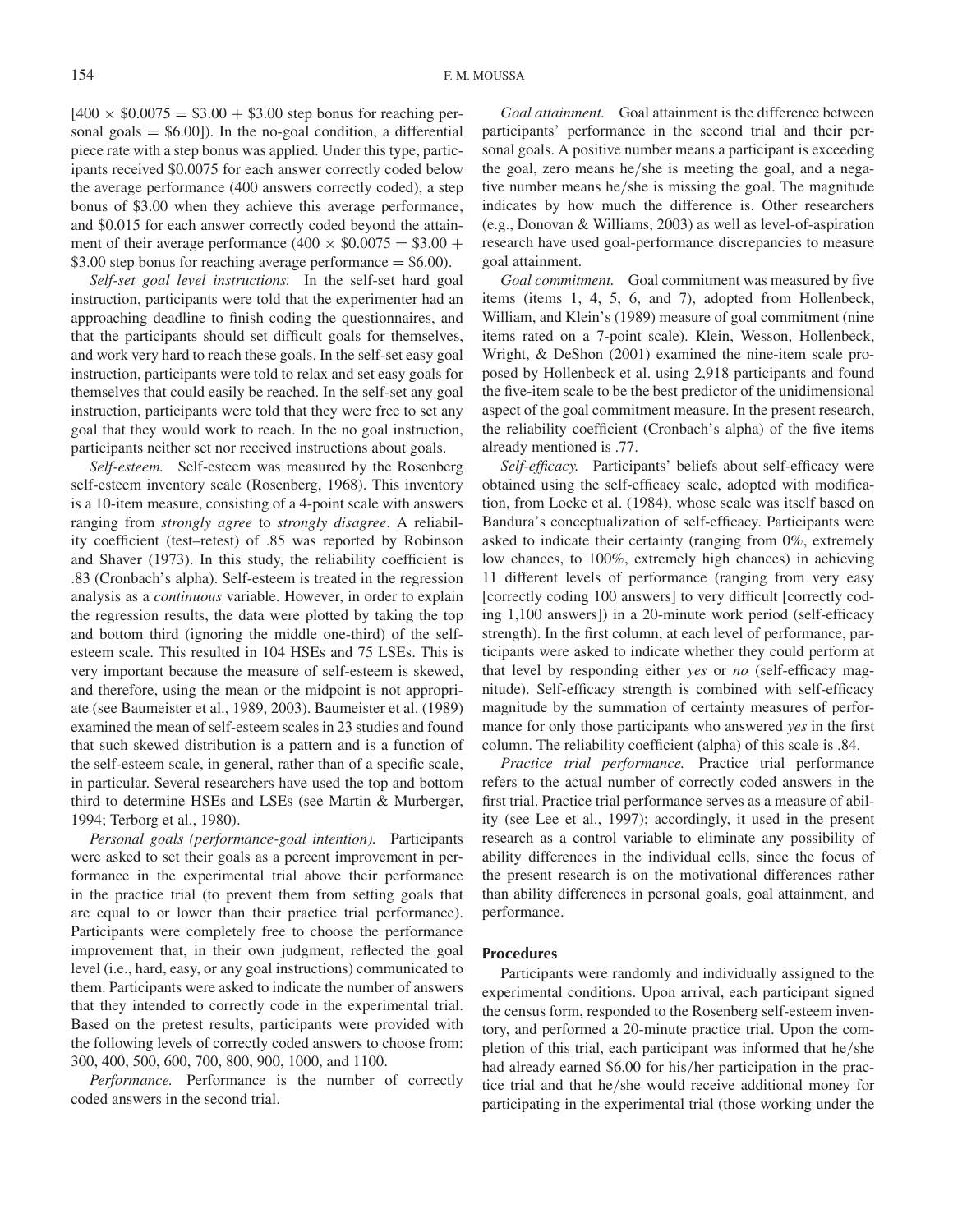hourly conditions were told that they would receive an additional \$6.00 for their participation). For ethical reasons, no participant received less than a total of \$12.00 but was made aware of this fact only after the completion of the experiment. Each participant was given feedback about his/her actual performance (number of answers correctly coded) in the practice trial, was given the incentive type and goal instruction manipulations, was asked to set a goal, was asked to respond to self-efficacy and goal commitment measures, and was asked to perform the 20-minute experimental trial. Upon completion, participants responded to questions regarding money and goal manipulations. The debriefing followed.

#### **RESULTS**

#### **Checking the Validity of the Experimental Manipulations**

*Monetary incentive types.* Participants were provided with a one-item scale with three alternatives: piece rate, hourly, GAbonus, and differential piece rate with a step bonus plans (a control group), and were asked to check the payment system applied to them. The result indicates that participants correctly checked the payment system applied to them, and, accordingly, they understood the manipulation of the monetary incentive types.

*Self-set goal level instructions.* Participants were asked to describe the self-set goal level instructions applied to them. They were provided with a one-item scale with four alternatives describing the goal conditions. The result demonstrates that in the hard, easy, any, and no goal instructions, participants correctly described the goal manipulation applied to them, and, accordingly, they understood the manipulation of self-set goal level instructions. To further check on goal manipulation, participants were asked to rate their personal goals in terms of difficulty using a single-item scale ranging from 1 (*a very easy goal*) to 7 (*a very difficult goal*). Analysis of variance (ANOVA) shows that the main effect of the self-report of goal difficulty among goal instructions is significant,  $F(2, 222) = 230,315$ ,  $p = .000$ . Tukey least significant differences (LSD) at the .05 level show that the goal difficulty rating was significantly higher in the hard goal instruction ( $M = 5.80$ ,  $SD = .87$ ) than in the easy ( $M = 2.23$ ,  $SD = .82$ ) and any goal ( $M = 4.21$ ,  $SD = 1.31$ ) instructions, indicating that the manipulation of goal instruction was understood by participants.

*Perception of control over the choice of personal goals.* Using a one-item scale with five alternatives ranging from 1 (*not at all*) to 5 (*very much*), participants were asked to indicate the degree of their control over the choice of their personal goals. ANOVA shows that the main effect of control over goal choice among goal instructions is significant,  $F(2, 222) = 11,528$ ,  $p = .000$ . The Tukey LSD at the .05 level shows that control over goal choice was significantly higher in the any goal instruction  $(M = 4.71, SD = .51)$  than in the easy goal instruction  $(M = 4.20, SD = .82)$  and hard goal instruction  $(M = 4.19,$  $SD = .88$ ). All participants in each goal instruction condition reported high control over goal choice, exceeding a 4.00 out of 5.00 score. These results indicate that participants have high perception of control over goal choice, especially in the any goal conditions.

#### **Descriptive Statistics**

Table 1 shows the inter-correlation and the partial correlation (controlling for the practice trial performance) matrix, and Table 2 shows the means and standard deviations of the research variables under all the experimental conditions.

Examination of Table 1 reveals no sign of multicollinearity except the correlation between the practice trial performance and performance  $(r = .73)$ , and between personal goals and goal attainment  $(r = .66)$ . However, the first correlation is expected since both constructs share considerable variance because they are the same variable taken at different times. The second correlation is also expected since both variables share considerable variance, since goal attainment is the difference between performance and personal goals. Figures in parentheses represent the sample size of 300 where the no-goal conditions are included and 225 where the no-goal conditions are excluded. Controlling for the practice trial performance enhances the magnitude of some correlations (i.e., the correlations between self-efficacy and goal attainment, between performance and goal attainment, between goal attainment and personal goals), but reduces the magnitude of other correlations (i.e., the correlations between self-efficacy and personal goals, between self-efficacy and performance, and between personal goals and performance). It is important to indicate that self-efficacy still correlates significantly with the research variables even after controlling for the practice trial performance.

#### **Statistical Test of the Research Hypotheses**

Multiple regression analysis was used to test the research hypotheses. Because monetary incentive types and self-set goal level instructions are categorical variables, they must be examined in the regression as dummy variables. Since monetary incentive type has three categories, only two dummy variables will be needed to represent the three categories holding constant the effects of the hourly flat-rate plans; since self-set goal level instruction has four categories, only three categories will be needed to represent the four categories holding constant the effects of the no-goal conditions. Accordingly, monetary incentive types were dummy coded as two variables (piece rate, GA-bonus, and hourly, coded 1, 0; 0, 1; and 0, 0, respectively). Self-set goal level instructions were dummy coded as three variables (hard, easy, any, and no goals) coded  $1, 0, 0; 0, 1, 0; 0, 0$ , 1; and  $0, 0, 0$ , respectively).

Before examining the hypothesized three-way interaction, it is important to examine the main effects of monetary incentive types and self-set goal level instructions on personal goals, since such an explanation can help in the interpretation of the results. Table 3, Section A, shows that (after controlling for the effects of the practice trial performance), the main effects of monetary incentive types and self-set goal level instructions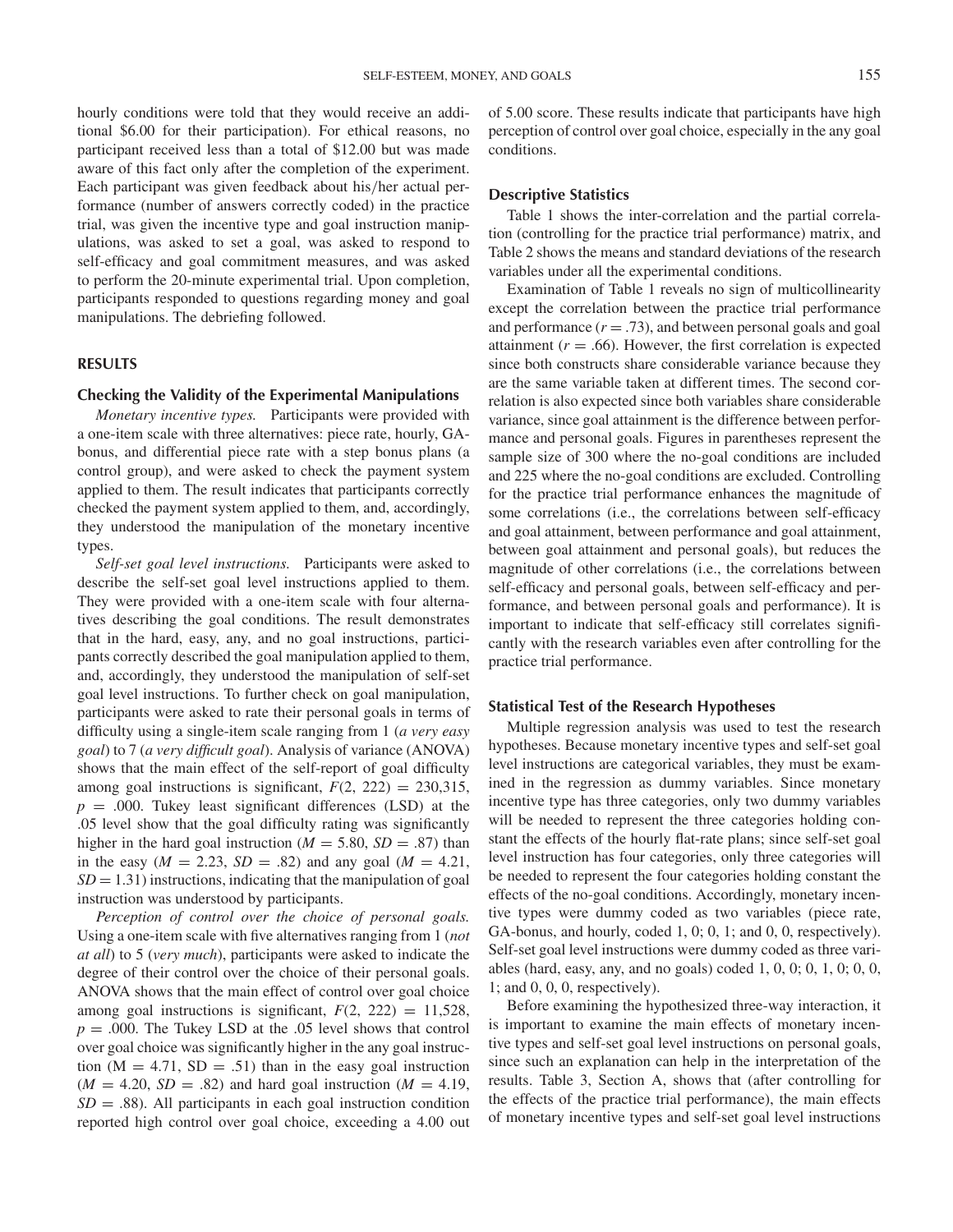|                   |                                |        |                  | Intercorrelation and partial correlation matrix of all variable measures |                                                                | TABLE 1                                   |                                    |         |                                                                          |                          |                                  |                                   |                                                      |
|-------------------|--------------------------------|--------|------------------|--------------------------------------------------------------------------|----------------------------------------------------------------|-------------------------------------------|------------------------------------|---------|--------------------------------------------------------------------------|--------------------------|----------------------------------|-----------------------------------|------------------------------------------------------|
|                   |                                |        |                  | A - Correlation among variables                                          |                                                                |                                           |                                    |         |                                                                          |                          | trial performance                |                                   | B - Partial correlation controlling for the practice |
| Variables         | $\boldsymbol{z}$               | SD     |                  | $\mathcal{C}$                                                            | 3                                                              | 4                                         | 5                                  | $\circ$ |                                                                          | $\mathcal{C}$            | 3                                | 4                                 | ৩<br>5                                               |
| 1. Self-esteem    | 32.77<br>(300)                 | 5.213  |                  |                                                                          |                                                                |                                           |                                    |         |                                                                          |                          |                                  |                                   |                                                      |
| 2. Goal           | 44.57                          | 163.67 | $-0.7$           |                                                                          |                                                                |                                           |                                    |         | $-0.8$                                                                   |                          |                                  |                                   |                                                      |
| attainment        |                                |        | (225)            |                                                                          |                                                                |                                           |                                    |         |                                                                          |                          |                                  |                                   |                                                      |
| 3. Personal goals | $(225)$<br>$574.04$<br>$(225)$ | 176.80 | .08              | $-0.66***$                                                               |                                                                |                                           |                                    |         |                                                                          | $-80***$                 |                                  |                                   |                                                      |
| (intention)       |                                |        | (225)            | (225)                                                                    |                                                                |                                           |                                    |         |                                                                          | (222)                    |                                  |                                   |                                                      |
| 4. Performance    | 602.22                         | 143.59 | $\ddot{0}$       |                                                                          | $49***$                                                        |                                           |                                    |         |                                                                          |                          |                                  |                                   |                                                      |
|                   |                                |        | (300)            |                                                                          |                                                                |                                           |                                    |         |                                                                          |                          |                                  |                                   |                                                      |
| 5. Practice trial | $(300)$<br>423.32              | 107.60 | $\overline{.06}$ | $33***$<br>$(300)$<br>$(0.06)$<br>$(225)$<br>$-12$<br>$(235)$<br>$(33)$  | $(225)$<br>$.51***$<br>$(225)$<br>$.54***$<br>$(225)$<br>$.02$ | $.73***$                                  |                                    |         | $\begin{array}{l} (222) \\ (222) \\ (222) \\ (-07) \\ (222) \end{array}$ | .41***<br>(222)<br>(222) | $\frac{1}{21}$<br>(222)<br>(222) | (222)                             |                                                      |
| performance       | (300)                          |        | (300)            |                                                                          |                                                                |                                           |                                    |         |                                                                          |                          |                                  |                                   |                                                      |
| 6. Self-efficacy  | 56.77                          | 18.25  | $.17**$          |                                                                          |                                                                |                                           |                                    |         |                                                                          |                          | $.33***$                         |                                   | (222)                                                |
|                   | (298)                          |        | (300)            |                                                                          |                                                                | $(300)$<br>$51***$<br>$(300)$<br>$(0.07)$ |                                    |         | $\frac{13}{222}$                                                         | $-21**$<br>(222)         | $(222)$<br>$.02$                 | $17**$<br>(222)<br>(322)<br>(222) |                                                      |
| 7. Goal           | 24.71                          | 4.22   | $.27***$         |                                                                          |                                                                |                                           |                                    | 50.     | $.27***$                                                                 | $\ddot{\Omega}$          |                                  |                                   | (222) 07                                             |
| commitment        | (225)                          |        | (225)            | (225)                                                                    | (225)                                                          | (225)                                     | $57***$<br>(300)<br>(300)<br>(325) | (225)   | (222)                                                                    | (222)                    | (222)                            |                                   | (222)                                                |
|                   |                                |        |                  |                                                                          |                                                                |                                           |                                    |         |                                                                          |                          |                                  |                                   |                                                      |

| <b>TABLE</b> | prelation and partial correlation matrix of all variable m |
|--------------|------------------------------------------------------------|
|              |                                                            |
|              |                                                            |
|              |                                                            |

156

 ${}^*p$  < .05.  ${}^{**}p$  < .01.  ${}^{***}p$  < .001. ∗*p* < .05. ∗∗*p* < .01. ∗∗∗*p* < .001.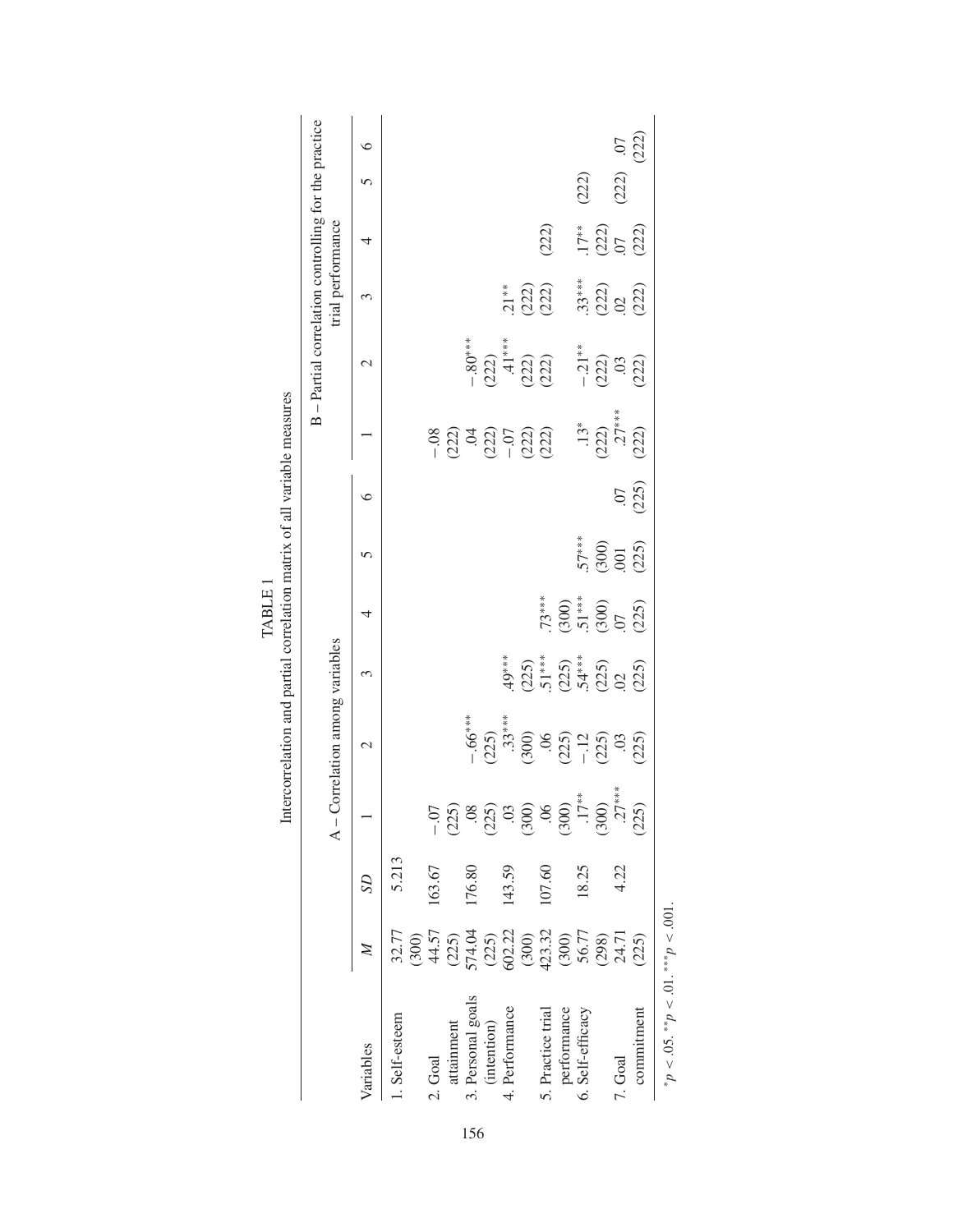## SELF-ESTEEM, MONEY, AND GOALS 157

TABLE 2 Means and standard deviations of all variables

|                                     |                 |                     |            | Method of payment |            |            |                                     |
|-------------------------------------|-----------------|---------------------|------------|-------------------|------------|------------|-------------------------------------|
|                                     |                 | Straight piece rate |            | Hourly flat rate  |            |            | Differential piece<br>rate/GA-bonus |
| Self-set goal<br>level instructions | Variables       | <b>HSE</b>          | <b>LSE</b> | <b>HSE</b>        | <b>LSE</b> | <b>HSE</b> | <b>LSE</b>                          |
| $1 - Hard$ goals                    | Personal goals  | 750.00              | 540.00     | 660.00            | 462.50     | 511.11     | 720.00                              |
|                                     | (intention)     | (171.59)            | (114.02)   | (151.66)          | (91.61)    | (60.09)    | (277.49)                            |
|                                     | Goal attainment | $-.72.90$           | 123.60     | $-.72.00$         | 89.88      | 127.22     | $-.35.60$                           |
|                                     |                 | (222.84)            | (51.09)    | (148.49)          | (63.38)    | (70.31)    | (83.26)                             |
|                                     | Performance     | 677.10              | 663.60     | 588.00            | 552.38     | 638.33     | 684.40                              |
|                                     |                 | (138.73)            | (112.25)   | (159.99)          | (123.86)   | (26.43)    | (206.79)                            |
|                                     | Practice trial  | 404.00              | 445.80     | 433.00            | 368.38     | 421.33     | 478.80                              |
|                                     | performance     | (98.43)             | (87.87)    | (106.19)          | (80.31)    | (66.93)    | (130.65)                            |
|                                     | Self-efficacy   | 66.20               | 59.20      | 71.80             | 50.50      | 54.67      | 61.40                               |
|                                     |                 | (6.07)              | (10.16)    | (25.83)           | (10.46)    | (7.78)     | (29.89)                             |
|                                     | Goal            | 26.30               | 22.60      | 25.60             | 23.38      | 26.00      | 20.20                               |
|                                     | commitment      | (2.79)              | (3.58)     | (4.45)            | (3.58)     | (3.50)     | (6.14)                              |
| $2 - Easy$ goals                    | Personal goals  | 533.33              | 500.00     | 572.00            | 514.29     | 618.18     | 483.33                              |
|                                     | (intention)     | (115.47)            | (63.25)    | (122.15)          | (146.39)   | (244.21)   | (147.20)                            |
|                                     | Goal attainment | 56.67               | 133.83     | 32.40             | 65.14      | $-23.27$   | 44.67                               |
|                                     |                 | (110.32)            | (148.61)   | (51.24)           | (76.11)    | (216.72)   | (142.55)                            |
|                                     | Performance     | 590.00              | 633.83     | 604.40            | 579.43     | 594.91     | 528.00                              |
|                                     |                 | (119.70)            | (137.99)   | (112.22)          | (157.32)   | (142.67)   | (153.80)                            |
|                                     | Practical trial | 427.42              | 370.83     | 444.00            | 431.71     | 444.64     | 354.83                              |
|                                     | performance     | (123.65)            | (71.98)    | (81.02)           | (127.34)   | (110.38)   | (108.59)                            |
|                                     | Self-efficacy   | 62.75               | 51.83      | 56.80             | 55.14      | 53.00      | 34.33                               |
|                                     |                 | (19.70)             | (12.22)    | (8.32)            | (16.09)    | (12.11)    | (17.56)                             |
|                                     | Goal            | 25.08               | 23.50      | 25.00             | 21.00      | 28.54      | 26.00                               |
|                                     | commitment      | (3.29)              | (3.45)     | (4.36)            | (6.68)     | (2.66)     | (6.20)                              |
| $3 - Any goals$                     | Personal goals  | 580.00              | 680.00     | 500.00            | 485.71     | 671.43     | 540.00                              |
|                                     | (intention)     | (147.57)            | (248.99)   | (130.93)          | (89.97)    | (170.43)   | (114.02)                            |
|                                     | Goal attainment | 118.20              | 18.80      | 95.00             | 108.86     | 40.00      | 72.40                               |
|                                     |                 | (148.64)            | (303.56)   | (84.64)           | (203.49)   | (157.29)   | (65.84)                             |
|                                     | Performance     | 698.20              | 698.80     | 595.00            | 594.57     | 711.43     | 612.40                              |
|                                     |                 | (161.97)            | (107.40)   | (126.01)          | (153.95)   | (182.73)   | (64.77)                             |
|                                     | Practice trial  | 467.10              | 390.60     | 422.75            | 370.43     | 511.00     | 425.60                              |
|                                     | performance     | (135.24)            | (132.87)   | (97.46)           | (98.32)    | (124.16)   | (54.80)                             |
|                                     | Self-efficacy   | 61.90               | 57.80      | 60.88             | 53.14      | 69.14      | 57.00                               |
|                                     |                 | (13.09)             | (11.10)    | (18.48)           | (10.92)    | (26.07)    | (10.20)                             |
|                                     | Goal            | 25.80               | 22.40      | 24.13             | 22.43      | 29.14      | 24.80                               |
|                                     | commitment      | (3.39)              | (1.82)     | (4.45)            | (3.55)     | (1.95)     | (2.05)                              |
| $4 - No$ goals <sup>a</sup>         | Performance     | 546.64              | 638.17     | 518.00            | 431.25     | 640.00     | 610.00                              |
|                                     |                 | (106.81)            | (99.19)    | (173.24)          | (101.72)   | (111.55)   | (225.38)                            |
|                                     | Practice trial  | 384.82              | 496.17     | 411.75            | 340.25     | 489.63     | 492.57                              |
|                                     | performance     | (105.10)            | (113.90)   | (116.82)          | (76.75)    | (83.38)    | (190.65)                            |
|                                     | Self-efficacy   | 62.55               | 51.83      | 55.00             | 45.00      | 66.75      | 50.57                               |
|                                     |                 | (25.58)             | (18.00)    | (12.90)           | (15.15)    | (17.75)    | (35.50)                             |

*Note*. Figures in parentheses are the standard deviations.  $HSE = high self-esteem$ .  $LSE = low self-esteem$ .<br>"Personal goals, goal attainment, and goal commitment are not applicable under this condition. Sample size: hard goal/piece rate: HSE 1 LSE 5; hard goal/hourly: HSE 5, LSE 8; hard goal/bonus: HSE 9, LSE 5. Easy goal/piece rate: HSE 12, LSE 6; easy goal/hourly: HSE 5, LSE 7; easy goal/bonus: HSE 11, LSE 6. Any goal/piece rate: HSE 10, LSE 5; any goal/hourly: HSE 8, LSE 7; any goal/bonus: HSE 7, LSE 5. No goal/piece rate: HSE 11, LSE 6; no goal/hourly: HSE 8, LSE 8; no goal/bonus: HSE 8, LSE 7.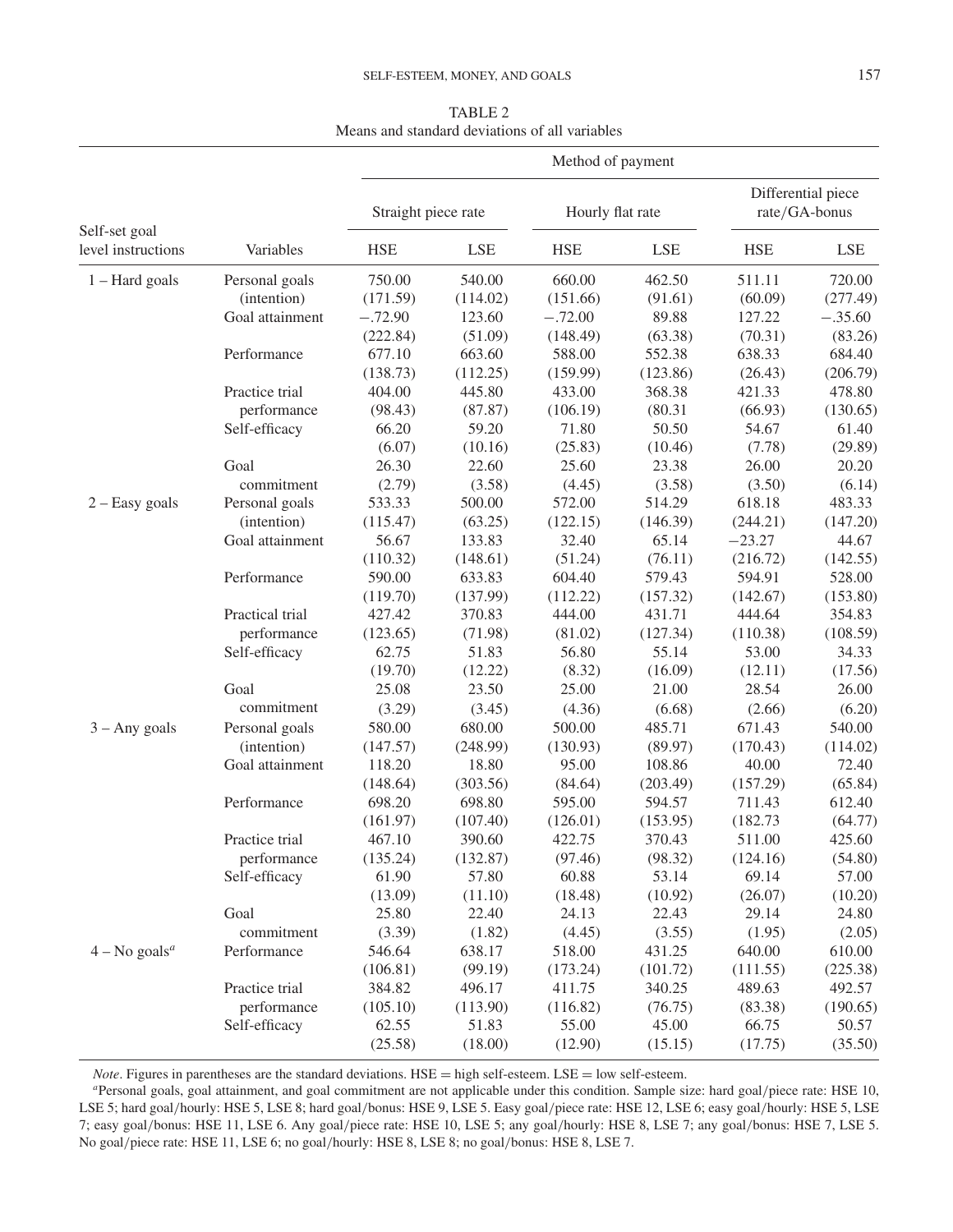|                                                                                                                                                                                   |                 |           |                |                                         | The effects on personal goals and goal attainment<br>THUNTI |                      |                             |      |                                   |            |                          |                       |
|-----------------------------------------------------------------------------------------------------------------------------------------------------------------------------------|-----------------|-----------|----------------|-----------------------------------------|-------------------------------------------------------------|----------------------|-----------------------------|------|-----------------------------------|------------|--------------------------|-----------------------|
|                                                                                                                                                                                   |                 |           |                | A. The effects on personal goals (EQ-2) |                                                             |                      |                             |      | B. The effects on goal attainment |            |                          |                       |
| Independent variables and<br>interactions                                                                                                                                         | $\mathcal{R}^2$ | Ŀ         | $\Delta R^2$   | $\Delta F$                              | B-weight                                                    | Ŀ,                   | $\ensuremath{\mathbb{R}}^2$ | F    | $\Delta R^2$                      | $\Delta F$ | B-weight                 | F                     |
| Step 1. Practice trial<br>performance                                                                                                                                             | 258             | $77.4***$ | .258           | 77.4***                                 | 86                                                          | $77.4***$            | .004                        | .82  | .004                              | .82        | 095                      | 82                    |
| Step 2. The main effects<br>Self-set goal level<br>Self-esteem (SE)                                                                                                               |                 | $17.6***$ | .068           | $4.44***$                               | .379                                                        | 04                   | $\overline{0}$              | 1.15 | .027                              | 1.2        | $-2.38$                  | 1.38                  |
| instructions (SSGLIs)<br>Hard goals (HG)<br>Easy goals (EG)                                                                                                                       |                 |           |                |                                         | 83.90                                                       | $12.1***$            |                             |      |                                   |            | $-56.90$                 | $4.5*$                |
| Monetary incentive<br>Any goals (AG)                                                                                                                                              |                 |           |                |                                         | 49.32                                                       | $4.2*$               |                             |      |                                   |            | $-20.02$                 | 55.                   |
| Straight piece rate<br>(Piece Rate)<br>types (MIT)                                                                                                                                |                 |           |                |                                         | 73.73                                                       | $9.2**$              |                             |      |                                   |            | $-5.77$                  | $\overline{0}$        |
| Differential piece rate with<br>GA-bonus (GA-Bonus)                                                                                                                               |                 |           |                |                                         | 23.02                                                       | 90                   |                             |      |                                   |            | $-3.39$                  | $\mathcal{S}$         |
| Step 3. Two-way interaction<br>$SGLIs \times MIT$<br>$\begin{aligned} \text{SE} \times \text{SSGLIs} \\ \text{SE} \times \text{MIT} \end{aligned}$                                | 347             | $7.98***$ | $\overline{S}$ | .847                                    | $-5.04$<br>$-3.6$<br>87.48                                  | 59<br>2.2<br>$1.2\,$ | 05                          | .82  | $\overline{0}$                    | .58        | 46.68<br>$3.2$<br>$5.23$ | 5, 3, 3               |
| Step 4. Three-way interaction<br>$HG \times Piece$ Rate $\times$ SE<br>EG $\times$ Piece Rate $\times$ SE                                                                         | 394             | $7.5***$  | <b>CFO</b>     | $4.0***$                                | 13.75                                                       | 1.28                 | <b>L60</b>                  | 1.2  | 045                               | $2.55*$    | $-.768$                  | $\odot$               |
| $\begin{array}{lcl} \text{AG}\times \text{Pice} & \text{Rate}\times \text{SE} \\ \text{HG}\times \text{GA-Bonus}\times \text{SE} \end{array}$<br>EG $\times$ GA-Bonus $\times$ SE |                 |           |                |                                         | $-26.68$<br>$-8.91$                                         | $.71$<br>5.06*       |                             |      |                                   |            | 13.71<br>30.80           | $5.27*$<br>$\ddot{3}$ |
| AG $\times$ GA-Bonus $\times$ SE<br>Equation                                                                                                                                      | 394             | $7.45***$ | .137           | $2.7***$                                | $-3.77$                                                     | $\Xi$                | .097                        | 1.22 | 092                               | 1.2        | 7.31                     | 32                    |

TABLE 3 TABLE 3

158

∗*p* < .05. ∗∗*p* < .01. ∗∗∗*p* < .001.

 ${}^*p < .05.$   ${}^{**}p < .01.$   ${}^{***}p < .001.$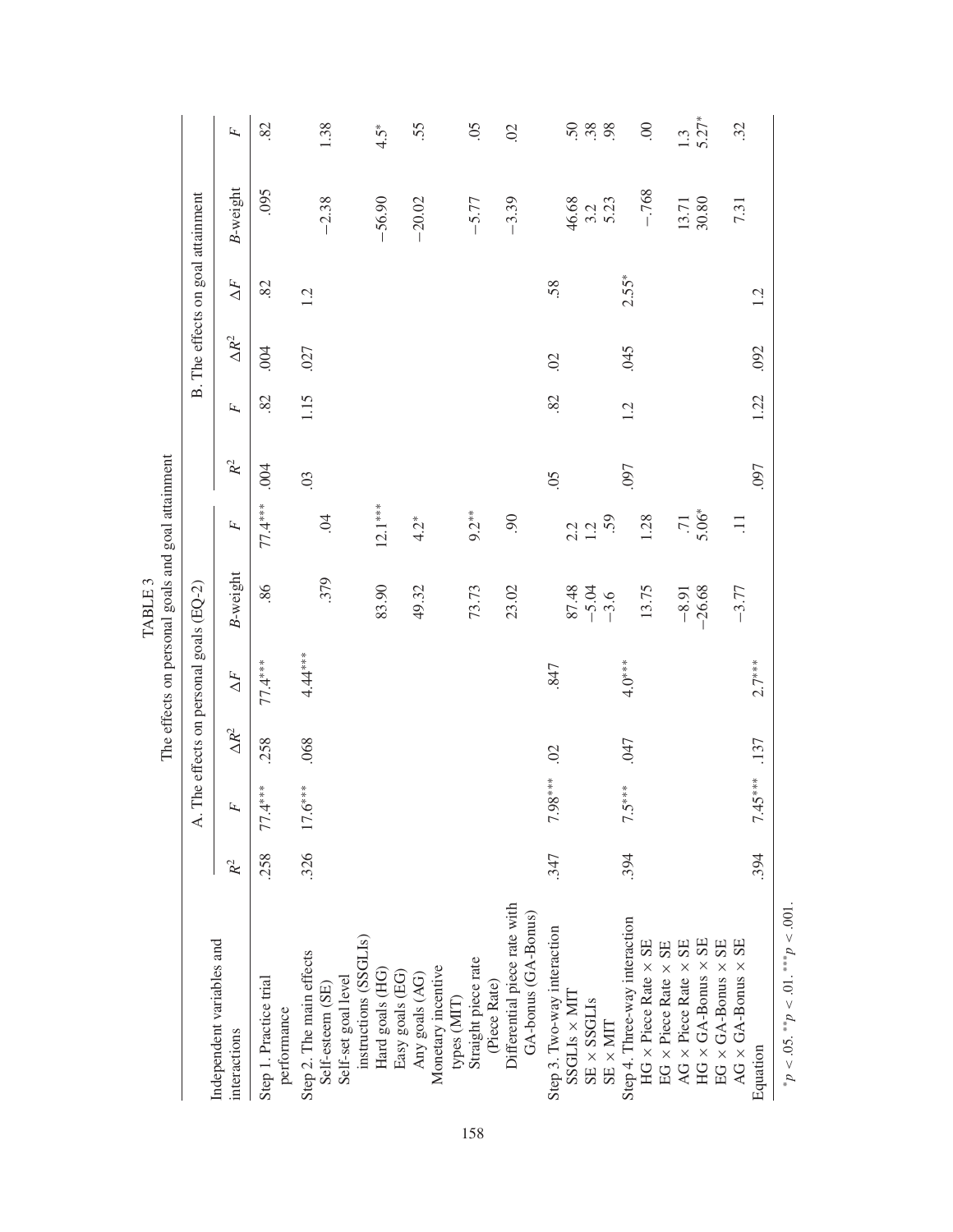are found to be significant in influencing personal goals. The significant,  $F(2, 222) = 3.86$ ,  $p = .020$ , main effect of incentives shows that the highest level of personal goals is set under the piece-rate plans  $(M = 613.33, SD = 185.51)$ , followed by the GA-bonus plans  $(M = 574.67, SD = 171.71)$  and hourly plans ( $M = 534.13$ ,  $SD = 165.96$ ), respectively. The Tukey LSD at the .05 significance level indicates that personal goals are significantly higher under the piece-rate plans than under the hourly plans and the GA-bonus plans. In addition, the significant main effect of self-set goal level instructions,  $F(2, 222) = 7.37, p = .0006$ , on personal goals shows that the highest level of personal goals is set under the hard goal instruction ( $M = 618.67$ ,  $SD = 189.38$ ), followed by the any goal instruction ( $M = 589.33$ ,  $SD = 172.87$ ) and easy goal instruction ( $M = 514.13$ ,  $SD = 151.60$ ), respectively. The Tukey LSD test indicates that personal goals set under the hard and any goal instructions are significantly higher than those set under the easy goal instruction. The results of the main effects of monetary incentive type and goal instructions on personal goals are consistent with the argument of the present research.

Hypothesis 1, which stated that *self-esteem, monetary incentive types, and self-set goal level instructions would significantly interact to influence personal goals and goal attainment* was supported (see Table 3, sections A and B, respectively). Table 3, section A, shows that after controlling for the effects of the practice trial performance (step 1), the main effects of monetary incentive types, self-set goal level instructions, and self-esteem (step 2), and the two-way interactions (step 3), the three-way interactions are found to be significant in influencing personal goals ( $p = .004$ , with statistical power  $= .90$ , and partial eta squared  $= .07$ ), and goal attainment ( $p = .040$ , with statistical power  $=$  .72, and partial eta squared  $=$  .05). Table 2 reports and Figure 3 depicts the group means of these significant three-way interactions on personal goals and goal attainment.

To explain the just-described significant three-way interaction, a simple effect analysis should be performed. The data was broken down by monetary incentive types (piece rate, GA-bonus, and hourly) and under each type, variations in personal goal and goal attainment means among self-set goal level instructions (hard, easy and any) and between HSES and LSEs were reported (see Table 2).

Sub-Hypothesis 1A predicts that *under the piece-rate plans, for HSEs, the hard goal instruction will result in the highest level of personal goals and goal attainment as compared to the easy and any goal instructions, whereas for LSEs, the hard goal instruction will result in a somewhat higher level of personal goals and goal attainment than the easy and any goal instructions*. With respect to *personal goals*, under the *piecerate plans*, for HSEs, the highest level of personal goals is set under the hard goal instruction and these goals are significantly higher than those set under the easy,  $t(29) = 3.50$ ,  $p = .002$ , and any,  $t(29) = 2.63$ ,  $p = .01$ , goal instructions, whereas for LSEs, personal goals are higher under the hard goal and any goal instructions than under the easy goal instruction (see Table 2). This result supports Sub-Hypothesis 1A regarding HSEs, but for LSEs this hypothesis is partially supported since although the hard goal instruction resulted in higher personal goals than the easy goal instruction, the highest level of personal goals was under the any goal instruction. The nature of this interaction is illustrated in Figure 3, which reveals that under both the straight piece-rate plan and self-set hard goal instruction, a steeper slope of personal goals exists for HSEs than for LSEs, which indicates that a stronger relationship between monetary incentive types and self-set goal level instructions in influencing personal goals exists for the former participants than for the latter. This result is consistent with the major argument of this research, which indicates that the highest level of personal goals should exist for HSEs who are instructed to set hard goals and offered pay for performance.

With respect to *goal attainment*, under the *piece-rate plans,* HSEs show a negative goal attainment discrepancy score in the hard goal instruction only. Goal attainment is significantly lower in the hard goal instruction than in the any goal instruction,  $t(29) = -2.44$ ,  $p = .02$  (the any goal instruction shows the highest level of goal attainment, followed by the easy goal instruction and hard goal instruction, respectively). The examination of Table 2 shows that for LSEs, the goal attainment means are significantly higher in the hard goal instruction than in the any goal instruction (which is in the expected direction), but the highest level of goal attainment was under the easy goal instruction (which is not in the expected direction). Sub-Hypothesis 1A is not supported for HSEs but is partially supported for LSEs in terms of goal attainment. The nature of this interaction is shown in Figure 3, which demonstrates that a steeper slope of negative goal attainment discrepancy score under both the straight piece-rate plan and self-set hard goal instruction exists for HSEs than for LSEs, which indicates that a weaker relationship between monetary incentive types and selfset goal level instructions in influencing goal attainment exists for the former participants than for the latter.

Sub-Hypothesis 1B predicts that *under both the GA-bonus and the hourly plans, for HSEs, the hard goal instruction will result in somewhat higher personal goals and goal attainment than the easy and any goal instructions, whereas for LSEs, there will be no significant differences in personal goals and goal attainment among the self-set goal level instructions*. With respect to *personal goals*, under the *GA-bonus plans*, HSEs set the lowest, while LSEs set the highest, level of personal goals in the self-set hard goal instruction (see Table 2). This result offers no support for Sub-Hypothesis 1B regarding personal goals. With respect to *goal attainment,* under the *GA-bonus plans,* for HSEs, the hard goal instruction shows significantly higher goal attainment than is seen in the easy goal instruction,  $t(24) = 2.023$ ,  $p = .05$ , and is higher than that in the any goal instruction, whereas LSEs show a negative goal attainment discrepancy score in the hard goal instruction only and the highest level of goal attainment is achieved in the any goal instruction. However, no significant differences in goal attainment among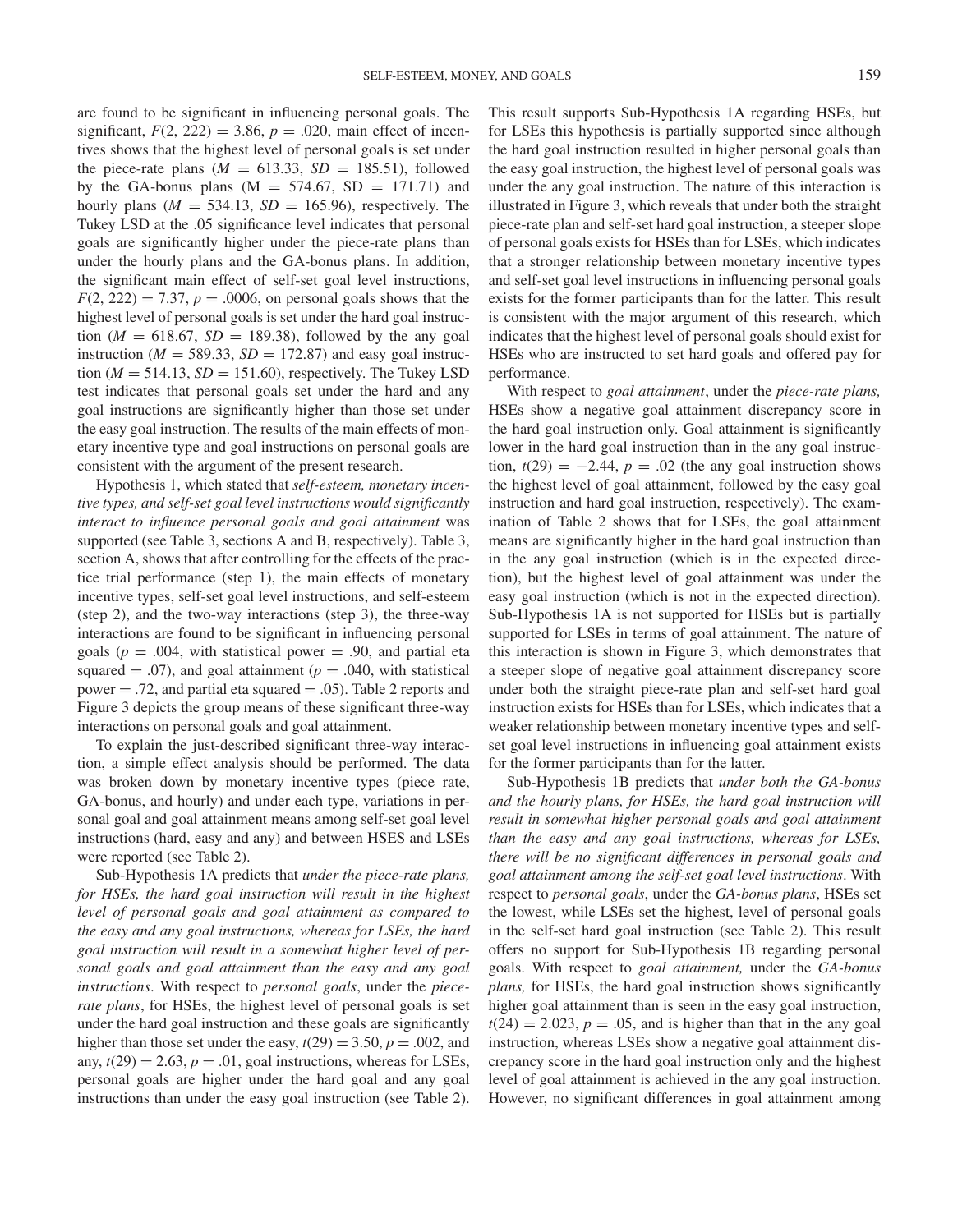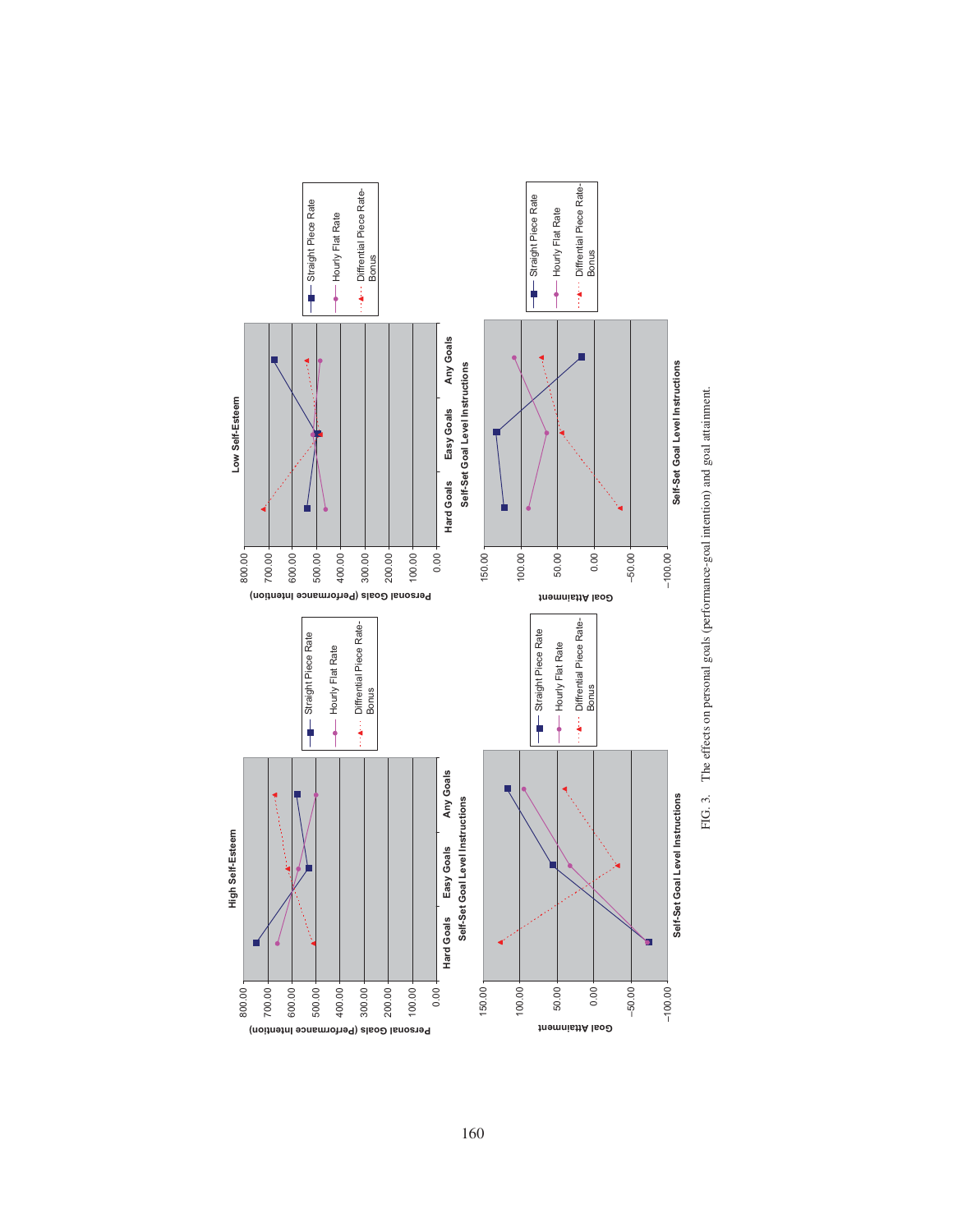the self-set goal level instructions were found. Sub-Hypothesis 1B is supported for HSEs but partially supported for LSEs regarding goal attainment.

Under *the hourly plans, regarding personal goals,* for HSEs, personal goals in the hard goal instruction are significantly higher than those in the any goal instruction,  $t(15) = 2.09$ ,  $p = 0.05$ , and are higher than those in the easy goal instruction; however, LSEs show no significant differences in personal goals among the self-set goal level instructions (see Table 2). This result supports Sub-Hypothesis 1B regarding personal goals. *Regarding goal attainment*, under the *hourly plans,* HSEs show a negative goal attainment discrepancy score in the hard goal instruction only. The goal attainment in the hard goal instruction is significantly lower than that in the any goal instruction,  $t(15) = -2.94$ ,  $p = .01$ , and the highest level of goal attainment was found under the any goal instruction. LSEs, however, show no significant differences in goal attainment among the goal level instructions (see Table 2), and the highest level of goal attainment is found under the any goal instruction. Thus, Sub-Hypothesis 1B is not supported for HSEs but partially supported for LSEs regarding goal attainment.

#### **Testing the Mediating Effects**

To test the mediation, Baron and Kenny (1986) argue that by using moderated multiple regression, three equations can be developed: (1) The dependent variable should be regressed on the independent variable (the independent variable must significantly influence the dependent variable); (2) the mediating variable should be regressed on the independent variable (the independent variable must significantly influence the mediating variable); and (3) the dependent variable should be regressed on the mediating and independent variables. The mediating variable must significantly influence the dependent variable, and the effects of the independent variable on the dependent variable should either be reduced (partial mediating effects) or entirely disappear (complete mediating effects) after controlling for the mediating variable.

Hypothesis 2 *states that personal goals, self-efficacy, and goal commitment would mediate the interactive effects of selfesteem, goal instructions, and monetary incentive types on performance*. In the *first equation*, performance is regressed on the independent variables and their interactions (see Table 4, Section A). The practice trial performance and the main effects of both goal instructions and incentive types are significant in influencing performance. The Tukey LSD at the .05 significance level shows that performance is significantly higher under the self-set hard goal instruction ( $M = 632.55$ ,  $SD = 142.00$ ) than under the self-set easy goal ( $M = 582.04$ ,  $SD = 138.26$ ) and no goal ( $M = 553.03$ ,  $SD = 143.51$ ) instructions. However, there are no significant differences in performance between the self-set hard goal and self-set any goal ( $M = 641.25$ ,  $SD = 134.51$ ) instructions. In addition, performance is significantly higher under both the piece-rate  $(M = 634.83, SD = 131.50)$  and GA-bonus  $(M = 614.07,$   $SD = 142.60$ ) plans than under the hourly ( $M = 557.75$ ,  $SD = 146.39$ ) plans, respectively.

The *second equation*, regarding the effects on the mediators (personal goals, self-efficacy, and goal commitment) is supported for personal goals (see Table 3, section A) and partially supported for self-efficacy and goal commitment (see Table 5, sections A and B, respectively). The main effects of self-set goal level instructions and monetary incentive types are not significant in influencing self-efficacy. However, the contrast analysis shows that self-efficacy is significantly higher under both the hard,  $t(296) = 2.63$ ,  $p = .009$ , and any,  $t(296) = 3.08$ ,  $p = 0.002$ , goal instructions than under the easy goal instruction. In addition, self-efficacy is the highest under the piece-rate plans  $(M = 58.34, SD = 16.23)$ , followed by the GA-bonus plans  $(M = 56.82, SD = 20.02)$  and the hourly plans  $(M = 55.14,$  $SD = 18$ . 36), respectively. Regarding goal commitment, only the main effect of monetary incentive types is significant, *F*(2,  $222$ ) = 4.24,  $p = .015$ , in influencing goal commitment. The Tukey LSD)at the .05 significance level shows that goal commitment is significantly higher under the piece-rate  $(M = 25.16,$  $SD = 3.62$ , and GA-bonus (*M* = 25.39, *SD* = 4.27) plans than under the hourly ( $M = 23.57$ ,  $SD = 4.52$ ) plan. Table 5 shows that the main effect of self-esteem is significant in influencing both goal commitment and self-efficacy. HSEs have higher goal commitment and higher self-efficacy in almost all the experimental conditions than LSEs (see Table 2).

In the *third equation* (see Table 4, section B), performance is regressed on both the mediating and independent variables. According to Table 4, section B, only self-efficacy and personal goals significantly influence performance, and controlling for personal goals cancels out the significant main effect that self-set goal level instruction has on performance (see Table 4, section A for comparison). Thus, personal goals completely mediate the main effects of self-set goal level instructions on performance. Controlling for self-efficacy has no effects on the relationship between the independent variables and performance as reported in Table 4, section A. Accordingly, selfefficacy and goal commitment have no mediating effects on the described independent variables–performance relationship. Hypothesis 2, therefore, is partially supported.

#### **DISCUSSION**

## **Determinants of Personal Goals and Goal Attainment**

The present research contributes to the literature of goal setting, monetary incentives, and self-esteem in many ways. First, it shows that self-set goal level instructions, monetary incentive types, and self-esteem significantly interact to influence personal goals and goal attainment. This finding supports Lewin et al. (1944), who argue that level of aspiration is a complicated concept influenced by the person–situation interaction, as well as other researchers (e.g., Brockner, 1988) who argue that the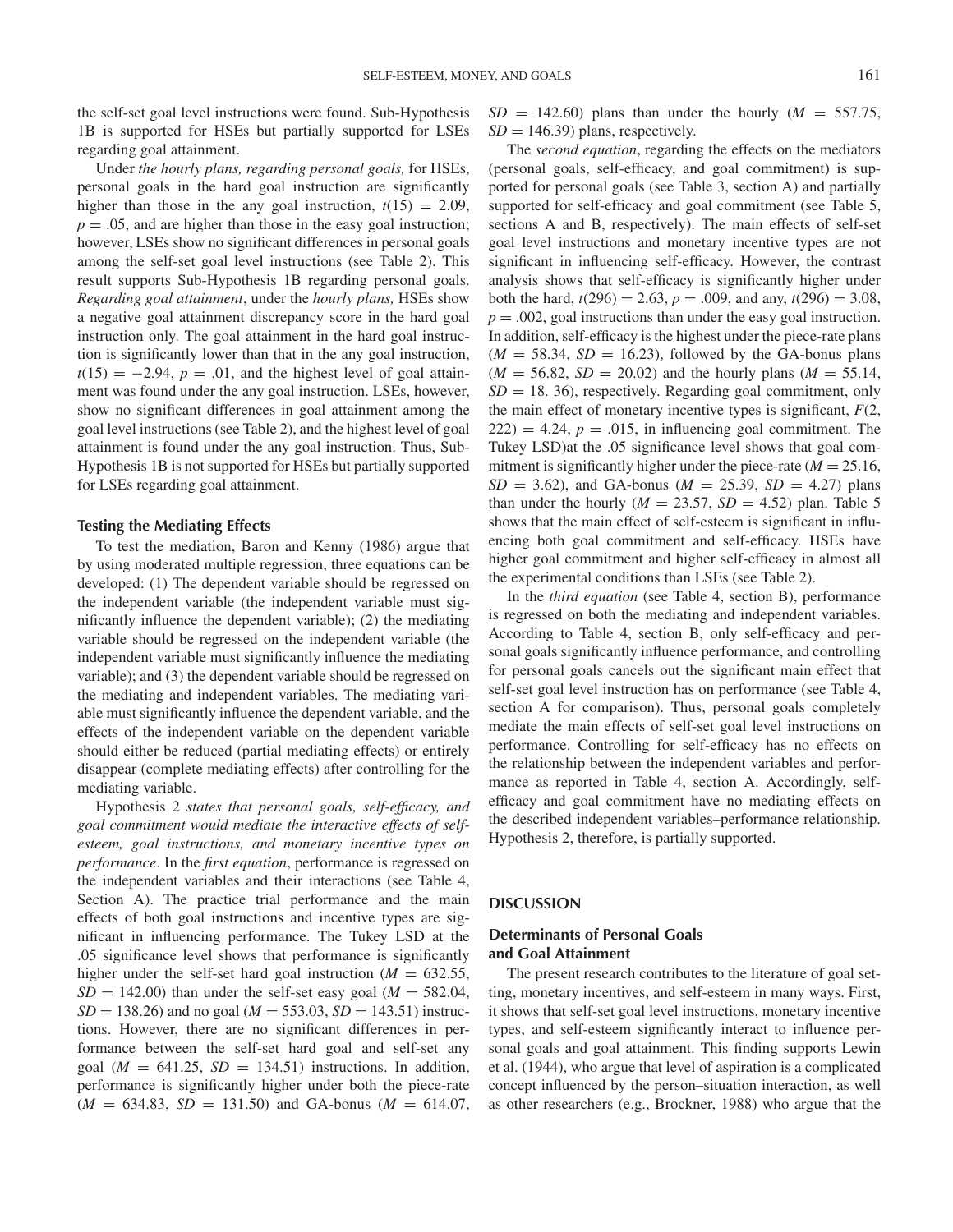|                                             |                |           |                | of the independent variables on performance |                          |                 |                |                      |                  |                                                                                          |                       |                     |
|---------------------------------------------|----------------|-----------|----------------|---------------------------------------------|--------------------------|-----------------|----------------|----------------------|------------------|------------------------------------------------------------------------------------------|-----------------------|---------------------|
|                                             |                |           |                | A. The effects on performance (EQ-1)        |                          |                 |                |                      |                  | B. The effects on performance controlling for the<br>effects of PG, SEB, and GC $(EQ-3)$ |                       |                     |
| Independent variables and<br>interactions   | $\mathbb{R}^2$ |           | $\Delta R^2$   | $\Delta F$                                  | weight<br>B <sub>1</sub> | F               | $\mathbb{R}^2$ | F                    | $\Delta R^2$     | $\Delta F$                                                                               | B-weight              | F                   |
| Step 1. Practice trial<br>performance       | 529            | $335***$  | 529            | $335***$                                    | 50                       | $335***$        | 505            | $278***$             | 505              | $228***$                                                                                 | 959                   | $228***$            |
| Self-efficacy beliefs (SEB)                 |                |           |                |                                             |                          |                 | 519            | $120***$             | .014             | $6.2***$                                                                                 | 1.23                  | $6.2***$            |
| Goal commitment (GC)<br>Personal goals (PG) |                |           |                |                                             |                          |                 | 536<br>53      | $83.8***$<br>$63***$ | .013<br>.004     | $6.15***$<br>$1.7\,$                                                                     | $\,$ 111 $\,$<br>2.01 | $6.15***$<br>1.7    |
| Step 2. The main effects                    | $\overline{6}$ | $66***$   | .08            | $10.6***$                                   |                          |                 | 576            | $32.4***$            | $\beta$          | $4.06***$                                                                                |                       |                     |
| Self-set goal level<br>Self-esteem (SE)     |                |           |                |                                             | $-1.02$                  | $1.01\,$        |                |                      |                  |                                                                                          | $-2.75$               | 4.76*               |
| instructions (SSGLIs)                       |                |           |                |                                             |                          |                 |                |                      |                  |                                                                                          |                       |                     |
| Hard goals (HG)                             |                |           |                |                                             |                          | $27.5***$       |                |                      |                  |                                                                                          |                       |                     |
| Easy goals (EG)                             |                |           |                |                                             | 77.37<br>50.7            | $11.7***$       |                |                      |                  |                                                                                          | $-21.00$              | $1.7\phantom{0}0.1$ |
| Any goals (AG)                              |                |           |                |                                             | 79.77                    | $29.2***$       |                |                      |                  |                                                                                          | 1.32                  |                     |
| Monetary incentive types<br>(MIT)           |                |           |                |                                             |                          |                 |                |                      |                  |                                                                                          |                       |                     |
|                                             |                |           |                |                                             |                          |                 |                |                      |                  |                                                                                          |                       |                     |
| Straight piece rate (Piece                  |                |           |                |                                             | 64.04                    | $24.6***$       |                |                      |                  |                                                                                          | 58.16                 | $13.6***$           |
| Rate)                                       |                |           |                |                                             |                          |                 |                |                      |                  |                                                                                          |                       |                     |
| Differential piece rate with                |                |           |                |                                             | 21.07                    | 2.63            |                |                      |                  |                                                                                          | 15.92                 | 1.03                |
| GA-bonus (GA-Bonus)                         |                |           |                |                                             |                          |                 |                |                      |                  |                                                                                          |                       |                     |
| Step 3. Two-way interaction                 | .626           | $26.1***$ | $\overline{0}$ | 84                                          |                          |                 | 589            | $17.1***$            | $\overline{011}$ | .694                                                                                     |                       |                     |
| $\text{SSGLIs}\times\text{MIT}$             |                |           |                |                                             | $-34.43$                 | 89              |                |                      |                  |                                                                                          | 39.85                 | $\overline{\Box}$   |
| $\text{SE} \times \text{SSGLIs}$            |                |           |                |                                             | $-6.05$                  | $4.3*$          |                |                      |                  |                                                                                          | $-3.95$               | $1.6$<br>.73        |
| $\text{SE} \times \text{MIT}$               |                |           |                |                                             | $1.83$                   | 52              |                |                      |                  |                                                                                          | $-2.53$               |                     |
| Step 4. Three-way interaction               | 63             | $19.5***$ | 005            | 56                                          |                          |                 | 591            | $14.4***$            | .004             | 435                                                                                      |                       |                     |
| HG $\times$ Piece Rate $\times$ SE          |                |           |                |                                             | $-4.64$                  | 38              |                |                      |                  |                                                                                          | 10.91                 | 1.84                |
| EG $\times$ Piece Rate $\times$ SE          |                |           |                |                                             | $-8.49$                  | 1.47            |                |                      |                  |                                                                                          |                       |                     |
| AG $\times$ Piece Rate $\times$ SE          |                |           |                |                                             | $-3.61$                  | $\overline{31}$ |                |                      |                  |                                                                                          | 5.40                  | 597                 |
| $HG \times GA-Bonus \times SE$              |                |           |                |                                             | $\dot{5}$                | .248            |                |                      |                  |                                                                                          |                       |                     |
| EG $\times$ GA-Bonus $\times$ SE            |                |           |                |                                             | $-3.77$                  |                 |                |                      |                  |                                                                                          | $-6.34$               | .637                |
| AG $\times$ GA-Bonus $\times$ SE            |                |           |                |                                             | $-16$                    | $\overline{0}$  |                |                      |                  |                                                                                          | $-2.33$               | .102                |
| Equation                                    | .630           | $19.5***$ | <b>.101</b>    | $3.27***$                                   |                          |                 | 592            | $14.0***$            | .054             | 1.57                                                                                     |                       |                     |

The mediating roles of personal goals (PG), self-efficacy beliefs (SEB), and goal commitment (GC) on the interactive effects The mediating roles of personal goals (PG), self-efficacy beliefs (SEB), and goal commitment (GC) on the interactive effects TABLE 4 TABLE 4

 $*_{p} < .05. **_{p} < .01. **_{p} < .001.$ ∗*p* < .05. ∗∗*p* < .01. ∗∗∗*p* < .001.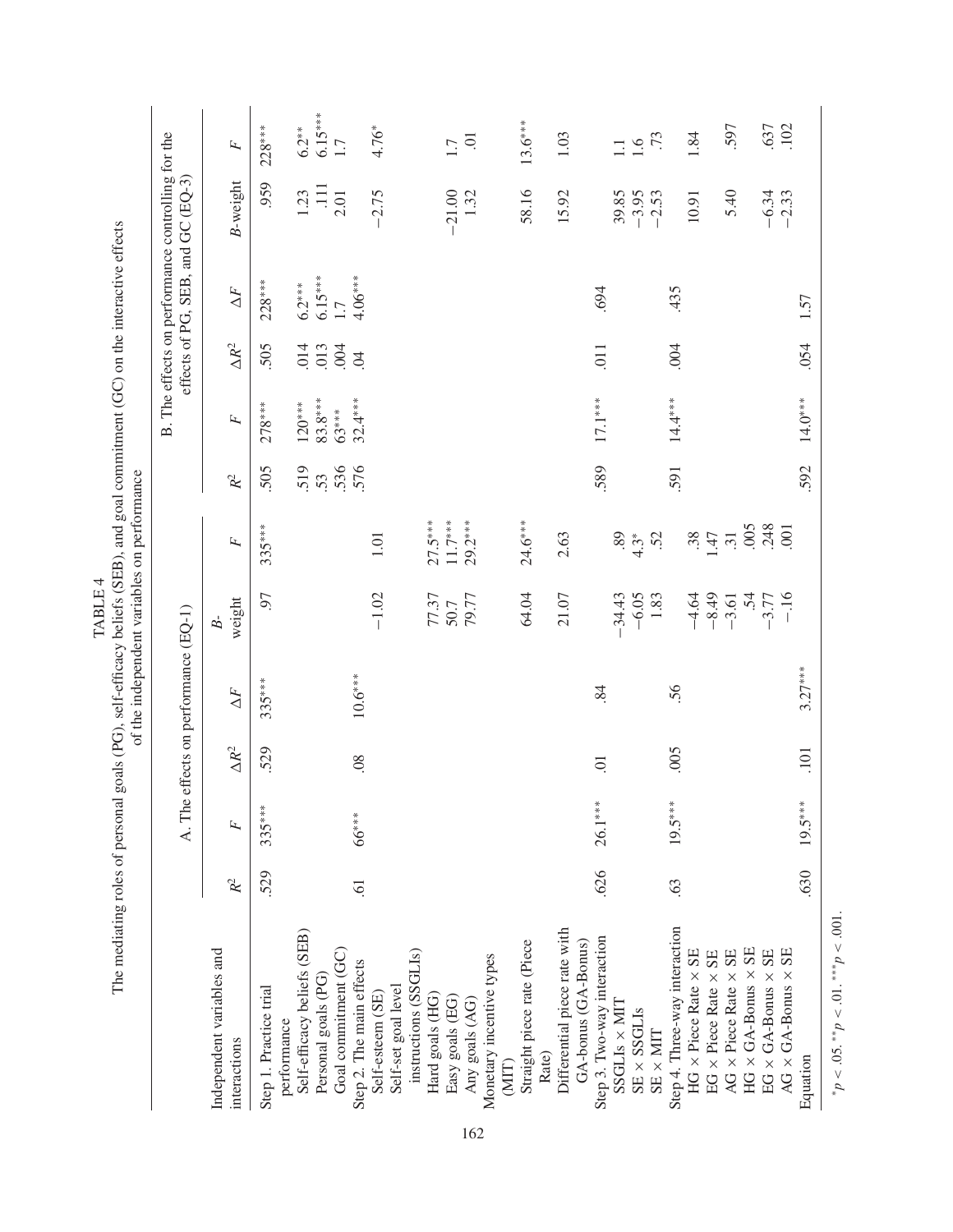|                                                                                                           |           |               |                 |            | The effects on self-efficacy beliefs and goal commitment<br>TABLE 5 |                            |         |           |                |            |                                                 |                        |
|-----------------------------------------------------------------------------------------------------------|-----------|---------------|-----------------|------------|---------------------------------------------------------------------|----------------------------|---------|-----------|----------------|------------|-------------------------------------------------|------------------------|
|                                                                                                           |           |               |                 |            | A. The effects on self-efficacy belief (EQ-2), $n = 300$            |                            |         |           |                |            | B. The effects on goal commitment (EQ-2), $n =$ | 225                    |
| Independent variables and<br>interactions                                                                 | $R^2$     | F             | $\Delta R^2$    | $\Delta F$ | B-weight                                                            | Ŀ,                         | $R^2$   | Ŀ,        | $\Delta R^2$   | $\Delta F$ | B-weight                                        | F                      |
| Step 1. Practice trial<br>performance                                                                     | 329       | ₩<br>$146***$ | 329             | $146***$   | 097                                                                 | $146***$                   | $\odot$ | $\odot$   | $\odot$        | $\odot$    | $-3.23$                                         | $\odot$                |
| instructions (SSGLIs)<br>Step 2. The main effects<br>Self-set goal level<br>Self-esteem (SE)              | .371      | $24.6***$     | $\ddot{\alpha}$ | $3.23**$   | .475                                                                | $8.33***$                  | .118    | $4.87***$ | .118           | $5.84***$  | 20                                              | $15.3***$              |
| Hard goals (HG)<br>Easy goals (EG)                                                                        |           |               |                 |            | $2.42$<br>$-2.87$                                                   | $1.43$<br>$1.78$           |         |           |                |            | $-1.33$                                         | $4.07*$                |
| Monetary incentive<br>Any goals (AG)                                                                      |           |               |                 |            | 3.20                                                                |                            |         |           |                |            | $-.145$                                         | .048                   |
| Straight piece rate<br>(Piece Rate)<br>types ( $MIT$ )                                                    |           |               |                 |            | $\overline{0}$                                                      | $\overline{.}19$           |         |           |                |            | 1.24                                            | 3.52                   |
| Differential piece rate<br>with GA-bonus<br>(GA-Bonus)                                                    |           |               |                 |            | $-2.66$                                                             | 1.59                       |         |           |                |            | 1.507                                           | $5.18*$                |
| Step 3. Two-way interaction<br>$SGLIs \times MIT$<br>$SE \times SSGLIs$<br>$\text{SE} \times \text{MIT}$  | 39        | $10^{***}$    | $\overline{0}$  | 93         | $-.636$<br>.639<br>8.03                                             | 2000                       | .163    | $2.9***$  | 044            | 1.4        | $\frac{13}{19}$<br>$-3.5$                       | $.95$<br>2.2<br>$4.9*$ |
| Step 4. Three-way interaction<br>HG $\times$ Piece Rate $\times$ SE<br>EG $\times$ Piece Rate $\times$ SE | $\dot{=}$ | 8.1***        | $\mathcal{O}$   | 1.6        | $-1.43$<br>$-1.52$                                                  | $1.8\,$<br>1.4             | .173    | $2.4***$  | $\overline{0}$ | 65         | 498                                             | 2.16                   |
| $HG \times GA-Bonus \times SE$<br>$EG \times GA-Bonus \times SE$<br>AG $\times$ Piece Rate $\times$ SE    |           |               |                 |            | $-2.366$<br>$-.358$<br>$-2.377$                                     | $4.18*$<br>$5.18*$<br>0.23 |         |           |                |            | 255<br>398                                      | $747$<br>1.45          |
| AG $\times$ GA-Bonus $\times$ SE<br>Equation                                                              | 413       | $8.08***$     | .085            | $1.72*$    | $-1.248$                                                            |                            | 173     | $2.40***$ | .173           | $2.54***$  | .189                                            | 35                     |
| * $p < .05.$ ** $p < .01.$ *** $p < .001$                                                                 |           |               |                 |            |                                                                     |                            |         |           |                |            |                                                 |                        |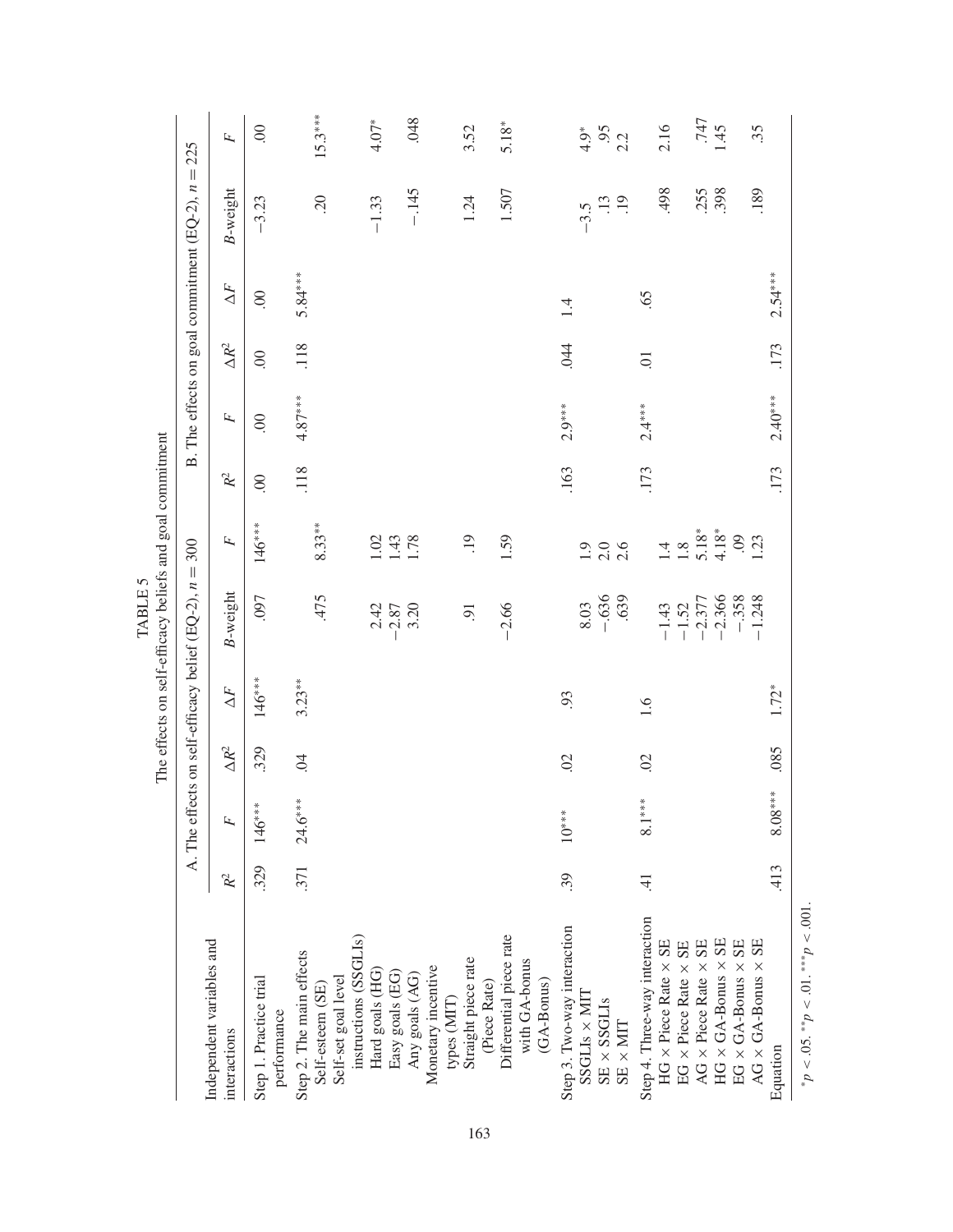effects of self-esteem can only be understood when studied in combination with other relevant factors.

The described significant three-way interaction is particularly important because it does shed light on the confusion regarding the relationship between monetary incentives and self-esteem by showing that self-esteem's responsiveness to monetary incentives is a function of the interaction between monetary incentive types and self-set goal level instructions. Consistent with the present research prediction, the results show that HSEs set the highest level of personal goals under the piece-rate/self-set hard goal instruction condition and these goals were significantly (*d* < .01; see Cohen, 1988) higher than equivalent goals set by LSEs. Although LSEs set higher goals under the "self-set hard goal instruction" than under the self-set easy goal instruction, which is consistent with prediction, the highest level of personal goals was set under the "self-set any goal instruction," which is against the prediction of the present research. One explanation could be that the self-set any goal instruction condition was more attractive than the self-set hard goal instruction condition because it maximizes volition and thereby enhances LSEs' self-control and self-determination. Accordingly, self-esteem responsiveness to pay for performance is a function of self-set goal level instructions, such that HSEs were more responsive to the effects of pay for performance under the "self-set hard goal instruction," whereas LSEs were more responsive to the effects of pay for performance under the "self-set any goal instruction." The result for HSEs is consistent with the Lee et al. (1997) and Mowen et al. (1981) research, which showed that under the piece-rate system, participants performed better under assigned hard goals than under assigned moderate or easy goals.

Similarly, under *the hourly plans*/*self-set hard goal instruction,* HSEs set considerably higher personal goals than LSEs  $(M = 660 \text{ vs. } M = 462.50,$  respectively). This result is consistent with Terborg et al. (1980), who argue that HSEs will be more responsive to the effects of noncontingent rewards than LSEs. However, the present research further advances our understanding of this relationship by showing that goal level is an important variable—that is, HSEs' responsiveness to noncontingent rewards is more likely to appear under the self-set hard goal instruction than under the self-set easy and self-set any goal instructions.

Under the *GA-bonus*/*self-set hard goal instruction* condition, the results regarding personal goals are contrary to prediction since HSEs set the lowest, and LSEs set the highest, level of personal goals under this condition. In this regard, HSEs behaved more rationally (by setting low goals to obtain the bonus) than LSEs who set significantly (*d* < .05; see Cohen, 1988) higher goals than those set by HSEs even though such high goals are against their financial self-interest (80% of LSEs did not attain their goals and did not receive the bonus under this condition). It is not clear why LSEs behaved in this irrational way. One possible explanation for this unexpected result is that the GA-bonus coupled with the self-set hard goal instruction

was stressful and risky, given the lack of trust LSEs had in their ability to achieve the goal and receive the bonus. Baumeister (1998) argues that individuals engage in self-defeating behavior in situations characterized by emotional distress and high risk. Although the behavior of LSEs regarding the GA-bonus plans was not expected by the present research, it is consistent with the dysfunctional behavior of LSEs as compared to that of HSEs and, more importantly, it does show that HSEs and LSEs react differently to various combinations of monetary incentive types and self-set goal level instructions, which supports the general arguments of the present research. However, it is important to indicate that the sample size for LSEs under the GA-bonus/hard goal instruction is small, and a bigger sample may show different results. Therefore, such a finding should be taken with caution, and further replication of the present research is needed to reexamine and assess the validity of this finding.

An interesting result is that under the GA-bonus, HSEs set the highest level of personal goals under the any goal instruction. This result is consistent with the Lee et al. (1997) and Mowen et al. (1981) research, which showed that under the goal attainment bonus plans, participants performed better under assigned moderate goal than under assigned hard goals.

Second, this research directs attention to the negative side effects associated with pay for performance where self-set hard goal instruction is communicated. Considering the whole sample, 29.3% of participants did not attain their goals and only the *piece rate*/*self-set hard goal instruction condition* showed a negative ( $M = -12.76$ ) goal attainment discrepancy score (40%) of participants did not attain their goals under this condition) among the 12 experimental conditions. Accordingly, although the piece-rate/self-set hard goal instruction condition causes participants to have the highest level of personal goals and performance, it also causes them to overestimate their goals and thus to underachieve them. This finding is particularly important because previous research (e.g., Lee et al., 1997; Locke & Latham, 1984; Mowen et al., 1981; Wright 1989) indicates that GA-bonus plans, as compared to pay-for-performance plans, are detrimental to goal level and performance. Yet the present research further advances our understanding of this finding by demonstrating that under certain conditions (i.e., self-set hard goal instruction), there is a negative side effect (i.e., inability to reach one's goal) associated with the pay-for-performance systems and there is a positive side effect (achievement of one's goal) associated with the GA-bonus system. In addition, the present research further advances our understanding of this finding by also demonstrating that the effects just described are found to be a function of self-esteem. That is, in the *selfset hard goal instruction*, HSEs set very high goals under the piece-rate plans but failed to achieve them, and set low goals under the GA-bonus plans but achieved them (100% of HSEs achieved their goals under the GA-bonus plan and goal attainment under this plan was significantly higher than that under the piece-rate plan,  $t(21) = -2.63$ ,  $p = .01$ ). The focus for HSEs was to set high goals at all costs to maximize gratification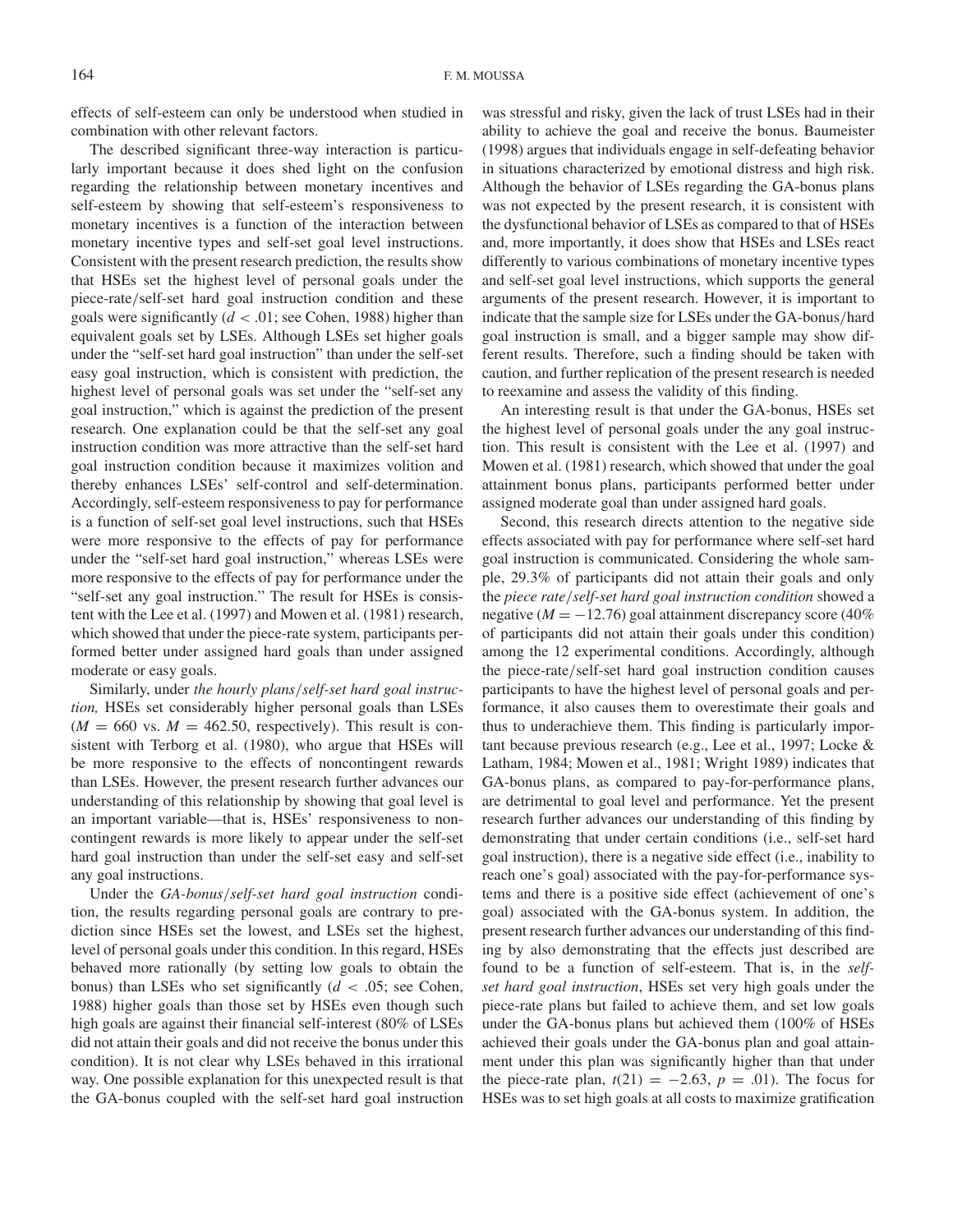of self-esteem (see Frank, 1938). Although there is no punishment for failure to achieve the goal under pay for performance, the psychological consequences could be humiliating for HSEs, especially if the goal was under their control. Baumeister et al. (1989, p. 551) pointed out that "it would be reckless to suggest that people with high self-esteem are indifferent to humiliating experience." Several researchers (e.g., Baumeister, 1998; Baumeister, Campbell, Krueger, & Vohs, 2003; Crocker & Park, 2004, Latham & Locke, 2006; Locke, 2004) have shed light on the negative side effects of pursuing self-esteem to the degree that overconfidence could cause high-self-esteem individuals to be overcommitted and willing to take big risks. In addition, ego involvement goals (where one's self-worth is invested in such goals and in their attainment) can pressure an individual to do well; however, such pressure may cause anxiety and a reduction in an individual's intrinsic motivation (see Deci & Ryan, 1985; Elliot & Harackiewicz, 1996; Rawsthorne & Elliot, 1999), which hinders goal attainment. However, Bandura (1987, p. 49) pointed out that "when people err in their self-appraisal they tend to overestimate their capabilities," and such overestimation is beneficial because when people act under ordinary conditions their risk of failure may be reduced "but they would not mount the extra effort needed to surpass their ordinary performance."

In short, HSEs acted in a rational and calculative way. Under the piece-rate/self-set hard goal instruction, they overestimated their goals to maximize their outcomes, especially since the consequences for not achieving those goals were neither financially harmful (since there is no punishment for not achieving them) nor self-destructive (HSEs knew that they would bounce back in the face of adversity), and they probably believed that they could achieve those goals in any event. Under the GA-bonus/self-set hard goal instruction, however, HSEs became cautious in determining their goals in order to prevent the humiliating failure of not reaching such goals and to receive the bonus. Since HSEs are high achievers, they focused their attention on achieving their goals by setting low ones and, consequently, obtained gratification from achieving such goals, which is consistent with the hedonistic assumption. The results show that, for HSEs, the hard goal instruction ceased to work under the GA-bonus plan in influencing personal goals but such instruction exerted its positive influence on goal attainment by directing attention and mobilizing effort toward attaining the goal. Thus, the question of whether it is better to maximize than to minimize one's goals (asked by Gould, 1939) cannot adequately be answered without examining the effects of situational and personality variables associated with goal choice behavior. "Obviously, higher risk strategies sometimes lead to worse performance outcomes than lower risk ones and the conditions under which better or worse outcomes occur need to be studied further" (Locke & Latham, 2002, p. 713).

Further examination of the goal attainment results shows that HSEs did not achieve their goals in the following conditions: (a) self-set hard goal instruction/piece-rate plans, which has

already been discussed; (b) self-set hard goal instruction/hourly plans; and (c) self-set easy goal instruction/GA-bonus plans. Similarly, LSEs did not achieve their goals under the self-set hard goal/GA-bonus condition. It is clear that personal goal level may contribute to a lack of goal attainment in the preceding conditions (the correlation is very high between goal attainment and personal goals; see Table 1). Latham and Locke (1991, p. 214) point out that "the higher the absolute level of the goal the more difficult it is for a person to achieve it." A lingering question that needs to be answered is, why do HSEs set high goals under the GA-bonus/easy goal instruction and LSEs set high goals under the GA-bonus/hard goal instruction, although setting high goals under these conditions is against HSEs' and LSEs' self-interest (i.e., hurting them financially by not attaining those goals and losing the bonus)?

In addition, under every monetary incentive type (i.e., piece-rate, hourly, and GA-bonus plans), the self-set any goal instruction condition produced positive goal attainment score regardless of goal level and self-esteem. This goal attainment result is inconsistent with Mowen et al. (1981) and Lee et al. (1997), who found that in the assigned moderate and easy goal conditions, participants performed better under the GAbonus plans than under the piece-rate plans. The "self-set any goal instruction" may have increased participants' control over goal choice, thereby increasing self-determination, which contributed to high intrinsic motivation and high goal attainment. This is consistent with the achievement motivation theory by Atkinson (1958), which argues that the highest level of achievement should occur at a moderate level of difficulty (such as the case in the any goal instruction) where the probability of achievement is 50/50.

The conclusion from the present research is that person– situation interaction is promising in understanding the effects on personal goals and goal attainment, as explained in the preceding material. Although some hypotheses are not supported and some are partially supported, the general finding of the present research indicates that a combination of self-set hard goal instruction, pay for performance, and high self-esteem produced better personal goals, performance, and goal attainment than their individual contributions. Such a conclusion is important since there has been little interest in exploring the role of personality in goal setting, given that goal directs behavior, thus leaving little room for personality-based explanations (Seijts, Latham, Tasa, & Latham, 2004). After all, personality variables still account for a small amount of variance in personal goals and performance (Baumeister, Campbell, Krueger, & Vohs, 2003; Kalnbach & Hinsz, 1999), and the interaction between personality and situational variables in influencing personal goals and subsequent behavior has been an unpopular topic in the goal-setting literature (presumably because of the confusion over the role of personality in goal setting and the complexity of interaction research). While the last two decades have seen substantial advances in the field of personality and motivation, "several researchers have expressed concern about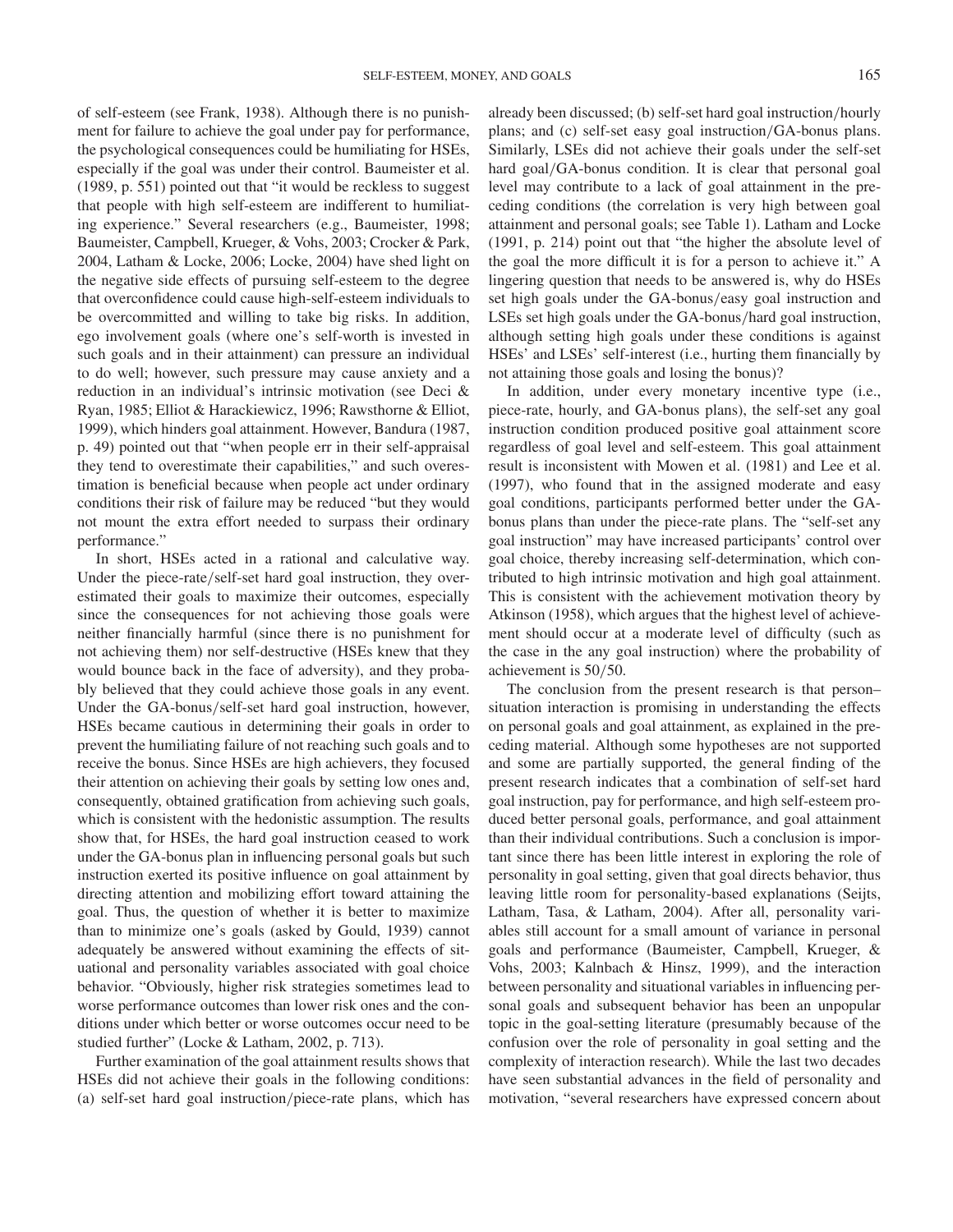the incompleteness and inadequacy of extant formulations, particularly with respect to person–situation interaction" (Kanfer & Heggestad, 1997, p. 6). The present research, therefore, sheds light on this problem and shows that personality when studied interactively with the right variables can influence behavior.

Future research should also focus on (a) person–situation interaction when examining determinants of personal goals and goal attainment, and identify the conditions under which the maximization of one's goals can be counterproductive; and (b) the psychological process associated with personal goals such as self-enhancement versus self-protection, the positive and negative consequences of goal attainment under different incentive types, and the impact of goal attainment on subsequent performance.

The preceding findings are new, and have significant theoretical implications for theory and research. While Korman's self-consistency theory indicates that HSEs will behave effectively across situations consistent with their self-image, the present research argues that this may not be necessarily the case since HSEs may backfire and fail even under the most favorable conditions (i.e., pay for performance and self-set hard goal instruction). Accordingly, incorporating person–situation interaction into the theory may have considerable potential. Researchers should investigate conditions under which HSEs would be more responsive to the effects of monetary incentives.

# **The Mediating Effects of Personal Goals, Self-Efficacy, and Goal Commitment on the Independent Variables–Performance Relationship**

The main effects of goal instructions and incentive types were significant in influencing performance. The performance results are consistent with the Mowen et al. (1981) and Lee et al. (1997) results such that, in general, piece-rate participants had the highest performance under the self-set hard goal instruction, whereas GA-bonus participants had the highest performance under the self-set any goal instruction. A similar pattern of results was also obtained by HSEs regarding personal goals.

Regarding the process by which the described interaction (among goal instruction, incentive types, and self-esteem) influences performance, the present research shows that personal goals completely mediate the effects of self-set goal level instructions on performance. This finding supports Locke and Latham (1990), who argue that instructions do not automatically influence an individual's behavior except when they are transformed into goals and the individual is willing to act upon those goals. However, the mediating effects of self-efficacy and goal commitment were not supported. The lack of support for self-efficacy is not consistent with Lee et al. (1997), who found that self-efficacy mediated the interactive effects of incentive types and assigned goal difficulty on performance. This difference in results can be attributed to goal origins (Lee et al. used assigned goals, whereas the present research used self-set goal level instruction). However, self-efficacy correlated significantly with self-esteem, personal goals, and performance

even after controlling for the practice trial performance (see Table 1). The significant main effect of self-esteem on both goal commitment and self-efficacy is consistent with the present research arguments. HSEs have higher goal commitment and higher self-efficacy in almost all the experimental conditions than LSEs. Such findings support Gardner and Pierce's (1998) and Hollenbeck and Klein's (1987) arguments that self-esteem should positively influence self-efficacy and goal commitment, respectively. In addition, the finding that goal commitment is significantly higher under both the piece-rate and GA-bonus plans than under hourly plans supports Locke and Latham (1990), who argue that monetary incentives should increase goal commitment.

#### **Limitations and Practical Implications**

Although "laboratory findings regarding goal setting generalize very well to field setting" (Latham & Locke, 1991, p. 216), caution should be exercised when making recommendations to managers due to some limitations of the present research, such as the use of student volunteers and the time duration of the experiment. Further, not all the research hypotheses were fully supported, and such a lack of support could partially be due to the small sample size of HSEs and LSEs in each experimental cell.

The present research has several practical implications for managers regarding selection, participation in decision making, performance evaluation, design of an incentive system, and training.

The present research showed that HSEs as opposed to LSEs behaved more rationally and that their behavior was more consistent with the research arguments than was found with LSEs. Organizations and their managers are increasingly in need of individuals with high self-esteem, especially during times of high uncertainty and high competition. To select HSEs, managers may use the "situation interview" developed by Latham, Saari, Pursell, and Campion (1980). The situation interview is used to evaluate an applicant's credentials, prior to employment, by providing a series of questions, each of which contains a dilemma, that assesses an applicant's goals for what he/she would do if he/she is faced with such a dilemma. A situation interview can help in the assessment of an individual's self-esteem because those with high self-worth will choose to persist in the face of hardship and will choose harder goals as the environment becomes tougher.

Although HSEs are predisposed to behave effectively, managers should not rely on the personality characteristics of HSEs as the sole determinants of behavior since the present research shows that self-esteem responsiveness to the effects of monetary incentives is a function of the combination of monetary incentive types and self-set goal level instructions. Therefore, managers should instruct HSEs to set hard goals for themselves and apply pay for performance (such as the piece-rate system). Self-set hard goal instruction enhances the competency, motivational, and regulatory functions of pay for performance,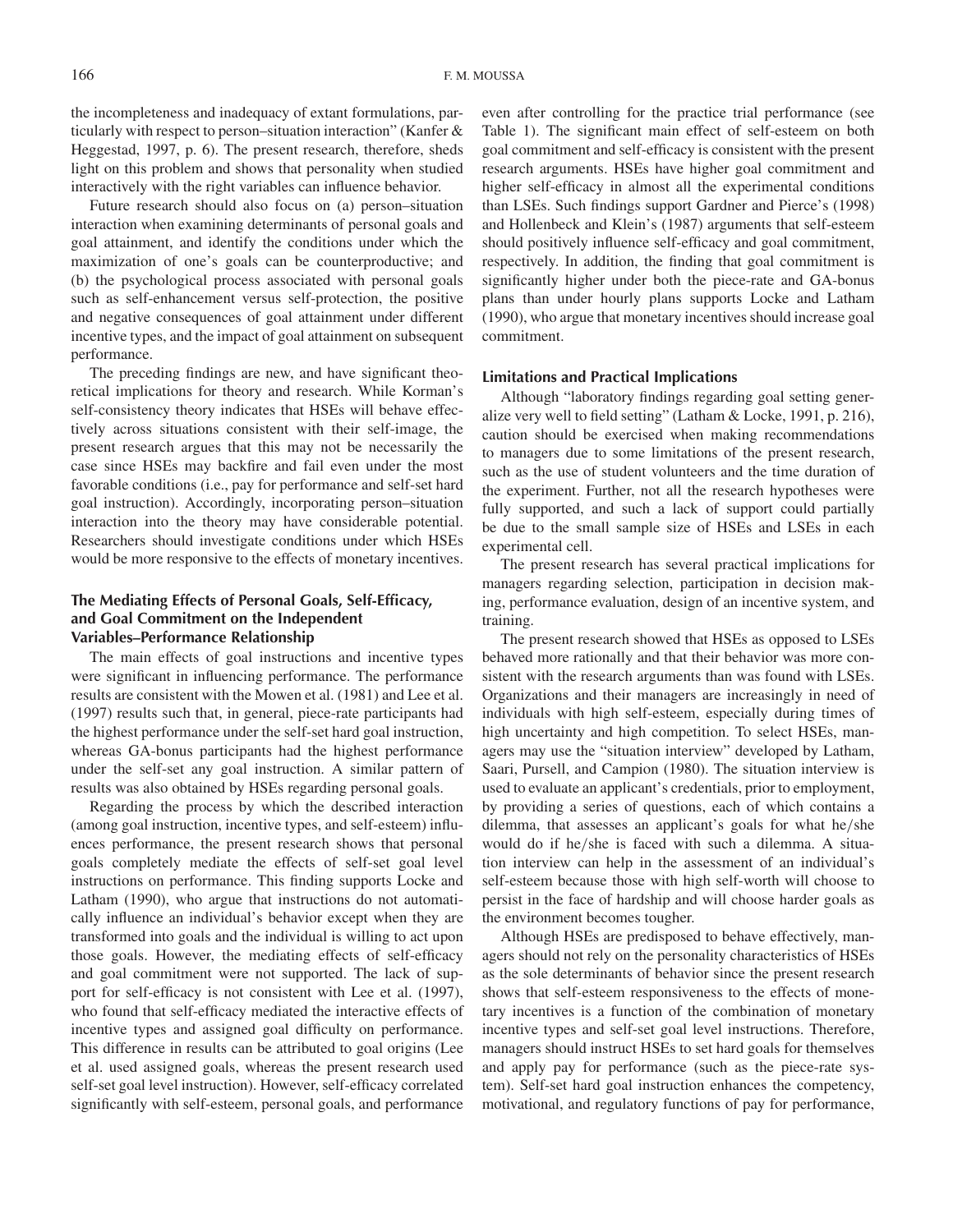and therefore the combination of self-set hard goal instruction and pay for performance provides a high target to shoot for that motivates an individual to regulate his/her action toward the achievement of that target and, at the same time, to direct his/her effort toward the fulfillment of organizational goals. Locke and Latham (1990) point out that "non-commitment to organizational goals is a well-known phenomenon. It usually manifests itself to restriction of output" (p. 124).

Managers, however, should be cautious when combining the piece-rate system with self-set hard goal instruction because such a combination causes individuals to overestimate their goals and underachieve them, especially for HSEs. To prevent individuals from choosing risky goals and engaging in risky strategies that sometimes hurt the organization, managers should communicate to employees the organizational vision in order to align the goals of the individual with that of the organization (see Locke & Latham, 2002). In this regard, the employees' personal goals can be decided upon participatively with managers, where both managers and employees engage in negotiation to arrive at the goal level that both agree upon. Consequently, participatively set goals can serve as the basis for performance appraisal. Performance that exceeds, or falls short of, the negotiated goals can have a positive or negative impact, respectively, on employees' performance evaluations.

In addition, employees' attainment of their personal goals can help managers in achieving organizational goals. Research findings have shown a significant correlation between goal setting and organizational profitability (Locke & Latham, 2002). Accordingly, managers should contribute to employees' goal attainment by facilitating conditions that support, and by suppressing situations that hinder, the attainment of those goals. The result of the present study suggests that there is a great need for managers to understand the determinants of personal goals.

How to motivate employees and how to reward them are always some of the major concerns for managers. The present research offers some suggestions for managers for the design of an incentive system. Managers should instruct HSEs to set hard goals under the piece-rate system since, according to Figure 3, HSEs set the highest level of personal goals under the hard goal instruction/piece-rate condition. However, managers should instruct HSEs to set moderate goals under the GA-bonus system, since HSEs set the highest level of personal goals under the GA-bonus/any goal instruction condition (see Figure 3). These moderate goals, however, should be set above average performance to prevent those goals from becoming easy to achieve over time (see Lee et al., 1997). Managers should prevent employees from setting low goals by determining a minimum performance goal for employees below which performance will not be acceptable (see Locke, 2004).

Although assigned hard goals and self-set hard goal instruction are effective external mechanisms designed to increase motivation (assuming that goal level is the same under both), instructing employees to set hard goals for themselves may be more effective then assigning hard goals to them because

self-set goals, as compared to assigned goals, imply volition (Hollenbeck & Kelin, 1987) and they are a very important part of the employees' self-management and self-regulation, due to the fact that conscious human activities and actions are regulated by the individual's goals (Latham & Locke, 1991). "Given adequate ability and commitment to the goal, the harder the goal the higher the performance" (Latham & Locke, 1991, p. 214). The result of this research shows that personal goals mediate the self-set goal level instruction–performance relationship. Unless an individual sets a difficult goal in response to self-set hard goal instruction, goal instruction would not be effective. Managers should make sure that employees understand self-set hard goal instruction and that they are able and willing to act upon such instruction by setting hard goals and achieving high performance. In addition, managers should train people in effective self-regulation (Latham & Locke, 1991). "Training in self management teaches people to assess their problems, to set specific hard goals in relation to those problems, to self-monitor ..., and to identify and administer rewards for working toward and penalties for failing to work toward goal attainment" (Latham & Locke, 1991, pp. 234–235).

Although self-efficacy does not mediate the interactive effects of the independent variables (self-esteem, goal instructions, and incentive types) on performance, it does correlate with the dependent variables even after controlling for the practice trial performance. An organization should enhance self-efficacy at work by providing training that helps employees gain task mastery. An organization should also expose employees to effective role modeling and enhance communication that expresses confidence in its employees' ability to achieve the organizational goals (Locke & Latham, 2002), such as instructing employees to set hard goals.

In conclusion, human behavior is complex and can only be understood by studying the person–situation interaction. This research sheds light on the determinants of goal choice and goal attainment and shows that person–situation interaction is the most promising in advancing our understanding of an individual's personal goals through providing a concise and complete picture of the factors that influence such a complex and important construct. Such a focus will eventually generate new research that brings on an integrative link among different personality and situational variables that influence personal goals and their consequences.

#### **REFERENCES**

- Aguinis, H. (2007). *Performance management*. Englewood Cliffs, NJ: Prentice Hall.
- Andrews, F., & Farris, G. (1972). Time pressure and performance of scientists and engineers: A five-year panel study. *Organizational Behavior & Human Performance*, *8*, 185–200.
- Atkinson, J. (1958). Towards experimental analysis of human motivation in terms of motives, expectancies and incentives. In J. W. Atkinson (Ed.), *Motives in fantasy, action and society* (pp. 288–305). New York, NY: Van Nostrand.
- Austin, J. T. (1989). Effects of shifts in goal origin on goal acceptance and attainment. *Organizational Behavior and Human Decision Processes*, *44*, 415–435.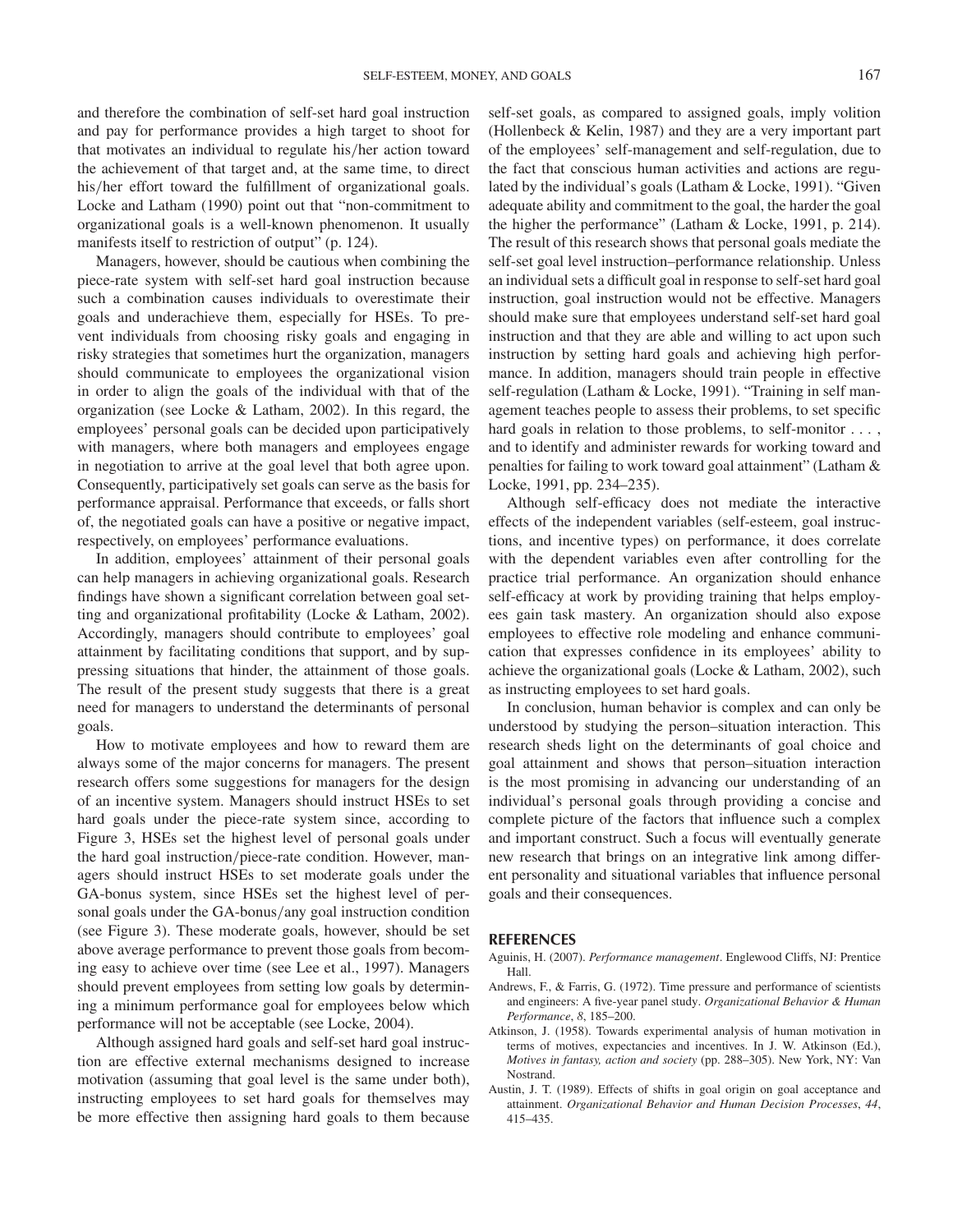- Bandura, A. (1986). *Social foundations of thoughts and action: A socialcognitive view*. Englewood Cliffs, NJ: Prentice Hall.
- Bandura, A. (1987). Self-regulation of motivation and action through goal systems. In V. Hamilton, G. Bower, & N. Frijda (Eds.), *Cognitive perspectives on emotion and motivation* (pp. 37–61). Boston, MA: Kluwer Academic.
- Baron, R. M., & Kenny, D. A. (1986). The moderator–mediator variable distinction in social psychological research. *Journal of Personality & Social Psychology*, *51*, 1173–1182.
- Baum, J., & Locke, E. (2004). The relationship of entrepreneurial traits, skill, and motivation to subsequent venture growth. *Journal of Applied Psychology*, *89*, 587–598.
- Baum, J., Locke, E., & Smith, K. (2001). A multidimensional model of venture growth. *Academy of Management Journal*, *44*(2), 292–303.
- Baumeister, R. F. 1998. The Self. In D. Gilbert, S. Fiske, & G. Lindzey (Eds.), *The handbook of social psychology* (4th ed., pp. 680–740). New York, NY: McGraw-Hill.
- Baumeister, R. F., Tice, D., & Hutton, D. (1989). Self-presentational motivations and personality differences in self-esteem. *Journal of Personality*, *57*, 547–579.
- Baumeister, R. F., Campbell, J., Krueger, J., & Vohs, K. (2003). Does high selfesteem cause performance, interpersonal success, happiness, or healthier lifestyle? *Psychological Science in the Public Interest*, *4*, 1–44.
- Brockner, J. (1988). *Self-esteem at work*. Lexington, MA: Lexington Books.
- Campbell, D. J. (1982). Determinants of choice of goal difficulty level: A review of situational and personality influences. *Journal of Occupational Psychology*, *55*, 79–95.
- Cohen, J. (1988). *Statistical power analysis for the behavioral sciences* (2nd ed.). Hillsdale, NJ: Erlbaum.
- Condly, S., Clark, R., & Stolovitch, H. (2003). The effects of incentives on workplace performance: A meta-analytic review of research. *Performance Improvement Quarterly*, *16*, 46–63.
- Crocker, J., & Park, L. 2004. The costly pursuit of self-esteem. *Psychological Bulletin*, *130*, 392–414.
- Deci, G., & Ryan, R. (1985). *Intrinsic motivation and self-determination in human behavior*. New York, NY: Plenum.
- Dholakia, U., & Bagozzi, R. 2003. How goal and implementation intentions influence enactment of short-fuse behaviors. *Journal of Applied Social Psychology*, *33*(5), 889–922.
- Di Paula, A., & Campbell, J. (2002). Self-esteem and persistence in the face of failure. *Journal of Personality and Social Psychology*, *83*, 711–724.
- Donovan, J., & Williams, K. (2003). Missing the mark: Effects of time and causal attributions on goal revision in response to goal performance discrepancies. *Journal of Applied Psychology*, *88*, 379–390.
- Elliot, A., & Harackiewicz, J. (1996). Approach and avoidance achievement goals and intrinsic motivation: A meditational analysis. *Journal of Personality & Social Psychology*, *70*(3), 461–475.
- Erez, M. (2005). "Goal setting", "goal orientation." In N. Nicholson, P. Audia, & M. Pillutta (Eds.), *Blackwell encyclopedic dictionary of organizational behavior* (pp. 138–141). Oxford, UK: Blackwell.
- Erez, A., & Judge, T. (2001). Relationship of core self-evaluations to goal setting, motivation, and performance. *Journal of Applied Psychology*, *86*, 1270–1279.
- Farh, J., Griffeth, R. W., & Balkin, D. B. (1991). Effects of choice of pay plans on satisfaction, goal setting, and performance. *Journal of Organizational Behavior*, *12*, 55–62.
- Frank, J. D. (1935). Some psychological determinants of the level of aspiration. *American Journal of Psychology*, *47*, 285–293.
- Frank, J. D. (1938). Level of aspiration test. In H. A. Murray (Ed.), *Exploration in personality* (pp. 461–471). New York, NY: Oxford University Press.
- Frank, J. D. (1941). Recent studies of the level of aspiration. *Psychological Bulletin*, *38*(4), 218–226.
- Forward, J., & Zander, A. (1971). Choice of unattainable group goals and effects on performance. *Organizational Behavior & Human Performance*, *6*, 184–199.
- Gardner, D., & Pierce, J. (1988). Self-esteem and self-efficacy within the organizational context: An empirical examination. *Group & Organizational Management*, *23*, 48–70.
- Gardner, J. W. 1940. The relation of certain personality variables to level of aspiration. *Journal of Psychology*, *9*, 191–206.
- Gould, R. 1939. An experimental analysis of "level of aspiration." *General Psychological Monograph*, *21*, 1–116.
- Hall, D. (1971). A theoretical model of career subidentity development in organizational setting. *Organizational Behavior and Human Decision Process*, *6*, 50–76.
- Hall, D., & Foster, L. W. (1977). A psychological success model cycle and goal-setting: Goals, performance, and attitudes. *Academy of Management Journal*, *20*, 282–290.
- Harkins, S. G., & Lowe, M. D. (2000). The effects of self-set goals on task performance. *Journal of Applied Psychology*, *85*, 1–40.
- Hechler, P., & Wiener, Y. (1974). Chronic self-esteem as a moderator of performance consequences of expected pay. *Organizational Behavior & Human Performance*, *11*, 9–105.
- Heimpel, S., Elliot, A., & Wood, J. (2006). Basic personality dispositions, selfesteem, and personal goals: An approach-avoidance analysis. *Journal of Personality*, *75*(5), 1293–1319.
- Himmelweit, H. (1947). A comparative study of the level of aspiration of normal and of neurotic persons. *British Journal of Psychology*, *37*, 41–59.
- Hinsz, V. B., Kalnbach, L. R., & Lorentz, N. R. (1997). Using judgmental anchors to establish challenging self-set goals without jeopardizing commitment. *Organizational Behavior & Human Decision Processes*, *71*, 287–308.
- Hollenbeck, J. R., & Brief, A. P. (1987). The effects of individual differences and goal origin on goal setting and performance. *Organizational Behavior & Human Decision Processes*, *40*, 392–414.
- Hollenbeck, J., & Klein, H. (1987). Goal commitment and the goal-setting process: Problems, prospects, and proposals for future research. *Journal of Applied Psychology*, *72*(2), 212–220.
- Hollenbeck, J. R., Williams, C., & Klein, H. (1989). An empirical examination of the antecedents of commitment to difficult goals. *Journal of Applied Psychology*, *74*, 18–23.
- Hoppe, F. (1930). Erfolg und misserfolg. *Psychologische Forschung*, *14*, 1–62.
- Jenkins, G. D., Gupta, N., Mitra, A., & Shaw, J. D. (1998). Are financial incentives related to performance? A meta-analytic review of empirical research. *Journal of Applied Psychology*, *83*, 777–787.
- Judge, T., Bono, J., Erez, A., & Locke, E. (2005). Core self-evaluation and job and life satisfaction: The role of self-concordance and goal attainment. *Journal of Applied Psychology*, *90*(2), 257–268.
- Kalnbach, L. R., & Hinsz, V. B. (1999). A conceptualization and test of the influences of individual differences in goal-setting situations. *Journal of Applied Social Psychology*, *29*, 1854–1878.
- Kanfer, R. (1987). Task-specific motivation: An integrative approach to issues of measurement, mechanisms, processes, and determinants. *Journal of Social & Clinical Psychology*, *5*, 237–264.
- Kanfer, R., & Heggestad, E. (1997). Motivational traits and skills: A person-centered approach to work motivation. *Research in Organizational Behavior*, *19*, 1–57.
- Keppel, G. (1982). *Design and analysis: A research's handbook* (2nd ed.). Englewood Cliffs, NJ: Prentice Hall.
- Klein, H., Wesson, M., Hollenbeck, J., Wright, P., & DeShon, R. (2001). The assessment of goal commitment: A measurement model metaanalysis. *Organizational Behavior & Human Decision Processes*, *85*, 32–55.
- Klein, H., & Wright, P. (1994). Antecedents of goal commitment: an empirical examination of personal and situational factors. *Journal of Applied Social Psychology*, *24*(2), 98–114.
- Korman, A. (1970). Toward a hypothesis of work behavior. *Journal of Applied Psychology*, *54*, 31–41.
- Latham, G., & Locke, E. (1991). Self-regulation through goal setting. *Organizational Behavior & Human Decision Processes*, 50, 212–247.
- Latham, G., & Locke, E. (2006). Enhancing the benefits and overcoming the pitfalls of goal setting. *Organizational Dynamics*, *25*, 332–340.
- Latham, G., & Pinder, C. (2005). Work motivation theory and research at the dawn of the twenty-first century. *Annual Review of Psychology*, *56*, 485–516.
- Latham, G., Saari, L., Pursell, E., & Campion, M. (1980). The situational interview. *Journal of Applied Psychology*, 65, 422–427.
- Lawler, E. E. (1970). Job attitudes and employee motivation. *Personnel Psychology*, *23*, 223–237.